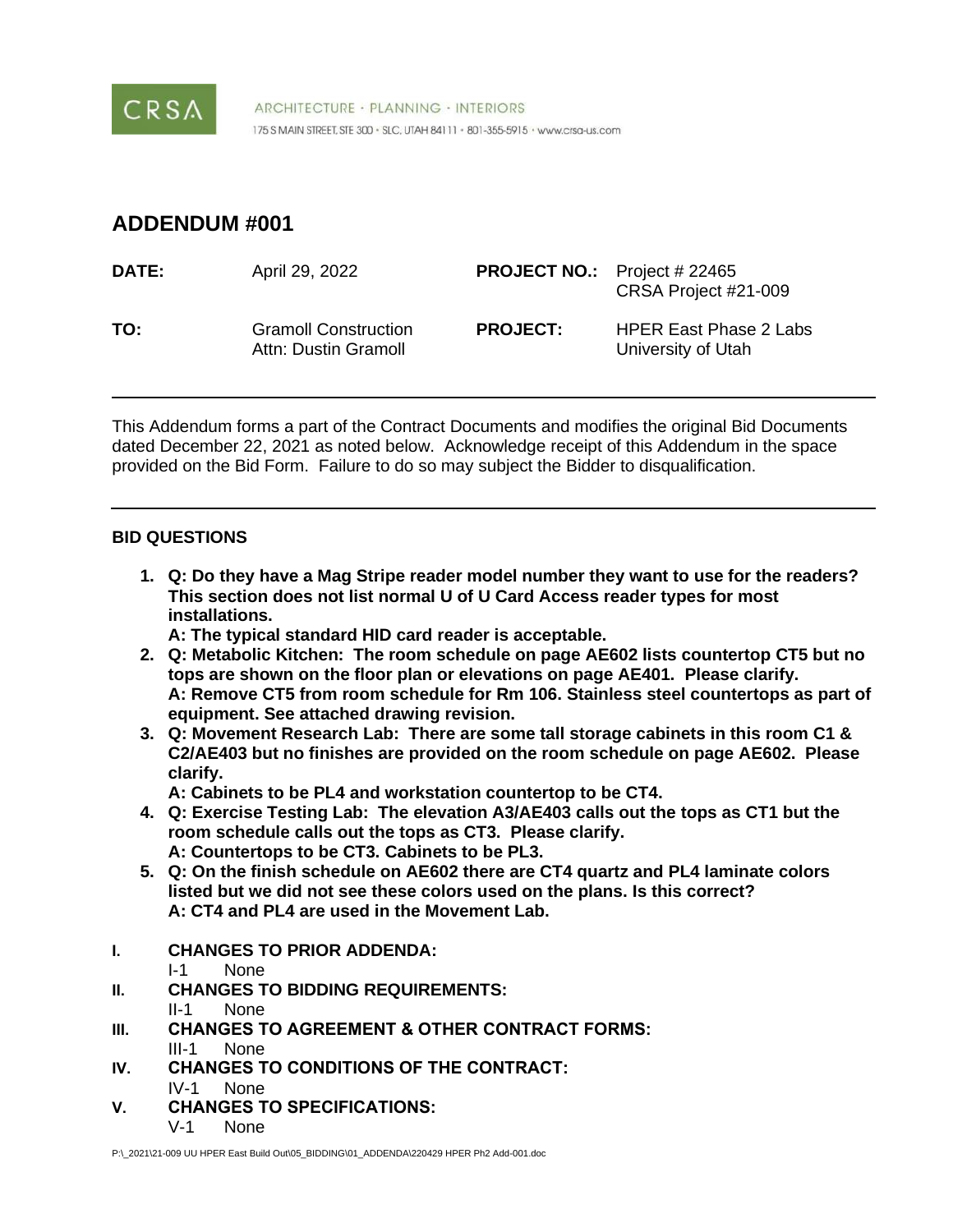**VI. CHANGES TO DRAWINGS: VI-1 AE501: Detail updated to include steel plate sizes.** 

\*Gramoll Schedule

\*Gramoll Subcontract

**END OF ADDENDUM**

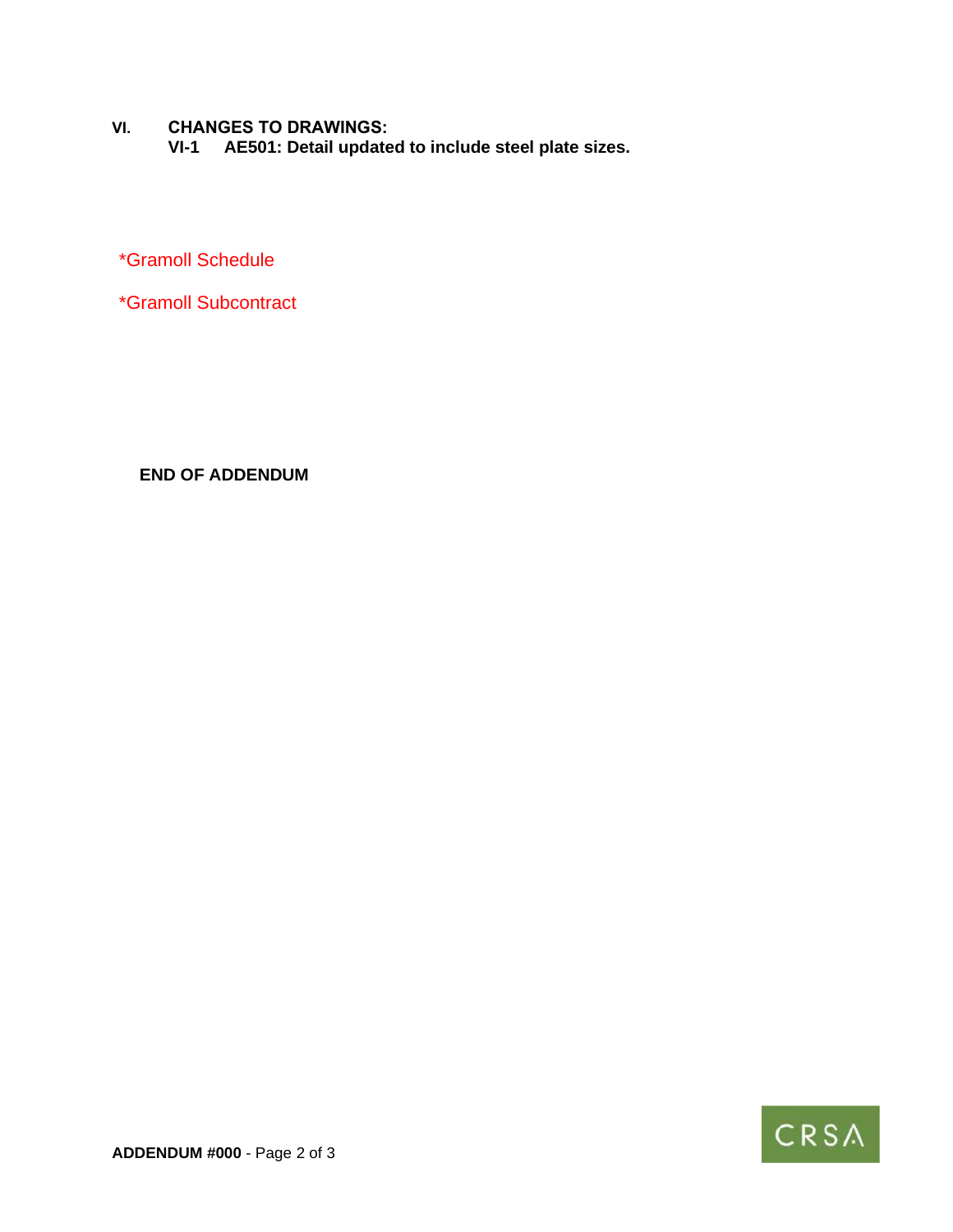



- 
- 
- 
- 
- 
- 
- 
- 

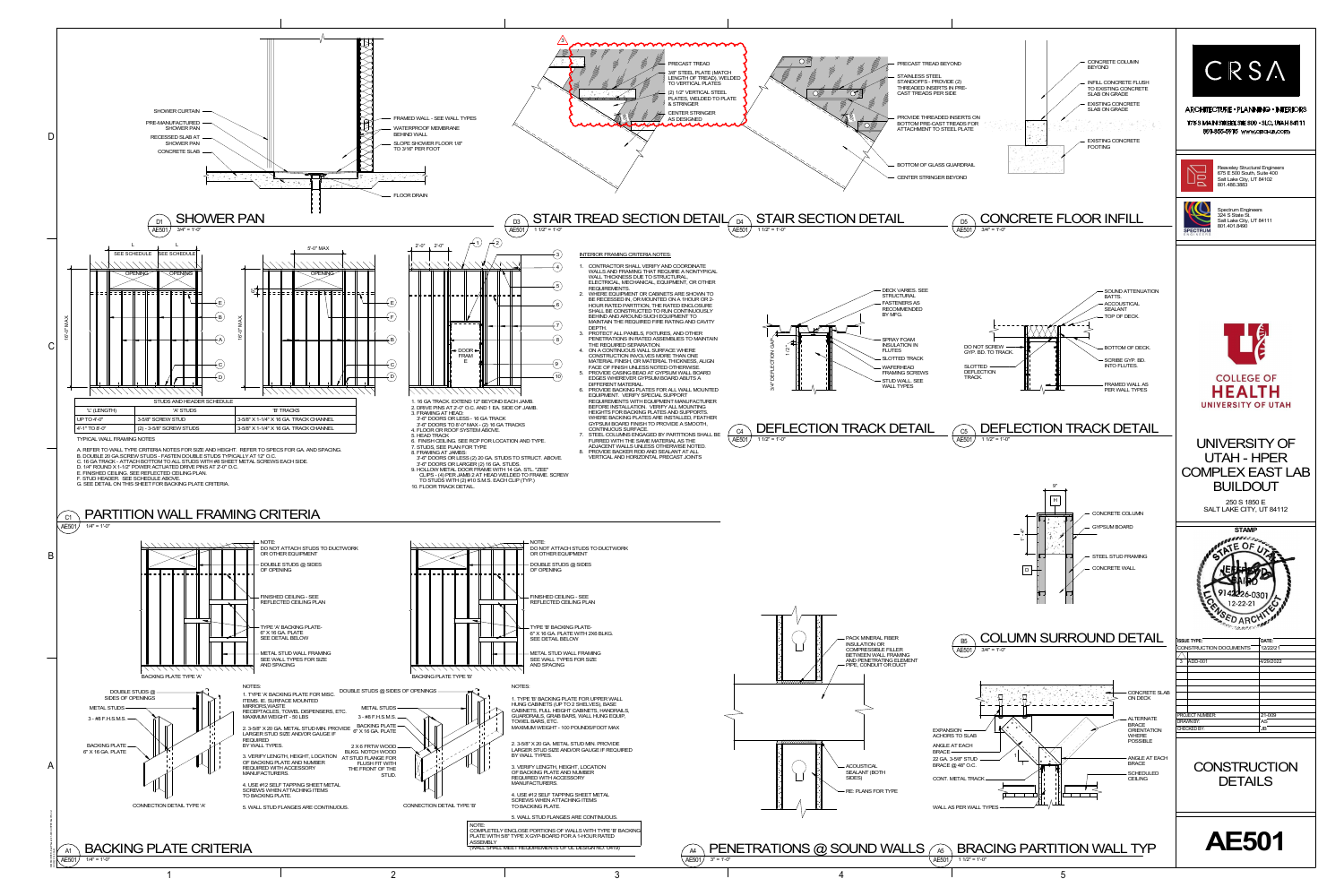| <b>Description</b>                             | <b>Dur</b>                                     | Orig Rem<br>Dur | Early<br><b>Start</b> | Early<br>Finish | 2022<br>2023<br>2024<br>TASONOJFIMAMUJJASONOJFI<br><b>APR M J J</b><br>M A M J |  |
|------------------------------------------------|------------------------------------------------|-----------------|-----------------------|-----------------|--------------------------------------------------------------------------------|--|
| Design                                         |                                                |                 |                       |                 |                                                                                |  |
| Subcontractor Bidding                          | 15d                                            |                 | 15d 13APR22           | 03MAY22         | Subcontractor Bidding                                                          |  |
| Submittals and Shop Drawings                   | 15d                                            |                 | 15d 04MAY22           | 24MAY22         | Submittals and Shop Drawings                                                   |  |
| Construction                                   |                                                |                 |                       |                 |                                                                                |  |
| Mobilize and Temporary Protection              | 3d                                             |                 | 3d 25MAY22            | 27MAY22         | I Mobilize and Temporary Protection                                            |  |
| Demo                                           | 15d                                            |                 | 15d 30MAY22           | <b>17JUN22</b>  | $\blacksquare$ Demo                                                            |  |
| <b>Underground Plumbing</b>                    | 5d                                             |                 | 5d 06JUN22            | <b>10JUN22</b>  | I Underground Plumbing                                                         |  |
| Concrete                                       | 7d                                             |                 | 7d 20JUN22            | 28JUN22         | <b>■</b> Concrete                                                              |  |
| Framing                                        | 15d                                            |                 | 15d 29JUN22           | <b>20JUL22</b>  | $\blacksquare$ Framing                                                         |  |
| <b>HVAC Rough</b>                              | 7d                                             |                 | 7d 29JUN22            | 08JUL22         | <b>□</b> HVAC Rough                                                            |  |
| Door Frames                                    | 3d                                             |                 | 3d 18JUL22            | 20JUL22         | <b>I</b> Door Frames                                                           |  |
| MEP Rough                                      | 20d                                            |                 | 20d 21JUL22           | <b>17AUG22</b>  | <b>EXAMPLE PROUGH</b>                                                          |  |
| Fire Sprinkler                                 | 10d                                            |                 | 10d 21JUL22           | 03AUG22         | Fire Sprinkler                                                                 |  |
| Drywall                                        | 20d                                            |                 | 20d 11AUG22           | 07SEP22         | <b>Drywall</b>                                                                 |  |
| Paint                                          | 8d                                             |                 | 8d 08SEP22            | 19SEP22         | <b>■</b> Paint                                                                 |  |
| Ceramic Tile                                   | 10d                                            |                 | 10d 08SEP22           | 21SEP22         | ■ Ceramic Tile                                                                 |  |
| MEP above ceiling                              | 5d                                             |                 | 5d 20SEP22            | 26SEP22         | <b>I</b> MEP above ceiling                                                     |  |
| Ceiling Tile                                   | 13d                                            |                 | 13d 20SEP22           | 06OCT22         | Ceiling Tile                                                                   |  |
| Millwork                                       | 12d                                            |                 | 12d 07OCT22           | 24OCT22         | Millwork                                                                       |  |
| Doors and Hardware                             | 5d                                             |                 | 5d 13OCT22            | 19OCT22         | <b>D</b> Doors and Hardware                                                    |  |
| Flooring                                       | 10d                                            |                 | 10d 25OCT22           | 07NOV22         | $\blacksquare$ Flooring                                                        |  |
| <b>MEP Finishes</b>                            | 10d                                            |                 | 10d 25OCT22           | 07NOV22         | <b>MEP</b> Finishes                                                            |  |
| Cleaning                                       | 7d                                             |                 | 7d 08NOV22            | 16NOV22         | <b>Cleaning</b>                                                                |  |
| <b>Test and Balance</b>                        | 13d                                            |                 | 13d 17NOV22           | 05DEC22         | Test and Balance                                                               |  |
| Closeout                                       |                                                |                 |                       |                 |                                                                                |  |
| Architect Inspection                           | 0                                              | 0               |                       | 23NOV22         | ♦ Architect Inspection                                                         |  |
| <b>Punchlist Corrections</b>                   | 12d                                            |                 | 12d 24NOV22           | 09DEC22         | <b>Punchlist Corrections</b>                                                   |  |
| Substantial Completion                         | $\overline{0}$                                 | 0               |                       | 09DEC22         | ♦ Substantial Completion                                                       |  |
|                                                |                                                |                 |                       |                 |                                                                                |  |
| 13APR22<br>Start date<br>$\Box$ Early bar      |                                                |                 |                       |                 |                                                                                |  |
| 09DEC22<br>Finish date<br>13APR22<br>Data date | Progress bar<br><b>Gramoll Construction</b>    |                 |                       |                 |                                                                                |  |
| 20APR22<br>Run date                            | Critical bar<br>Summary bar                    |                 |                       |                 |                                                                                |  |
| Page number<br>1A                              | <b>HPER East</b><br>Start milestone point<br>♦ |                 |                       |                 |                                                                                |  |
| © Primavera Systems, Inc.                      | ♦<br>Finish milestone point                    |                 |                       |                 |                                                                                |  |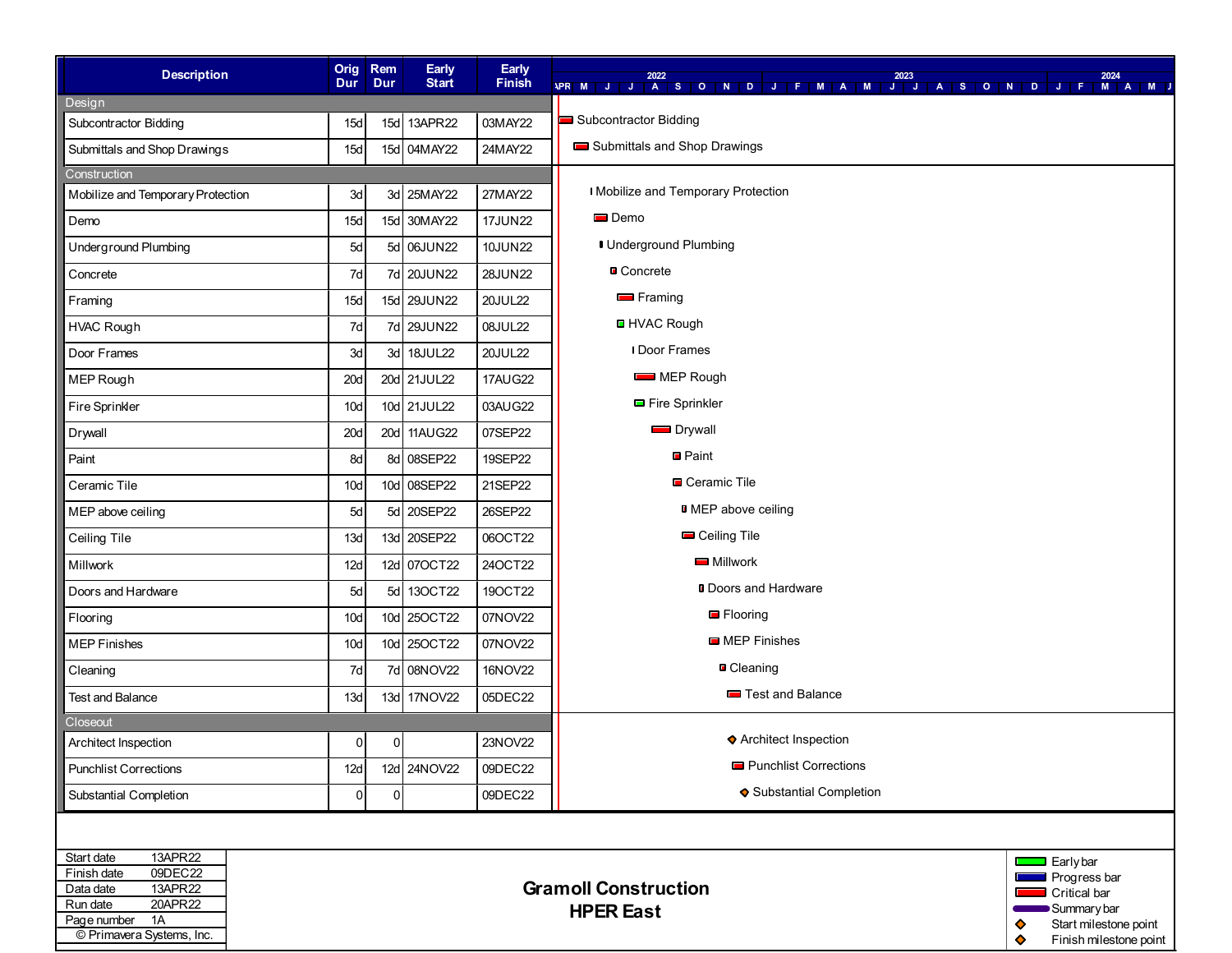#### **NO. XXXXX**

#### **SUBCONTRACT AGREEMENT**

THIS SUBCONTRACT AGREEMENT ("Subcontract") by and between GRAMOLL CONSTRUCTION COMPANY, a Utah corporation, hereinafter referred to as "Contractor," and **(SUBCONTRACTOR NAME AND ADDRESS) hereinafter referred to as "Subcontractor,"** is entered into and shall be effective as of the date it has been signed by both parties hereto (the "Subcontract Date"). If Subcontractor commences work prior to signing this Subcontract, the Subcontract Date shall be deemed to be the date Subcontractor commenced the Work.

#### **RECITALS**

1. Contractor has entered into a contract with **[PROJECT OWNER]** for the construction, performance and completion of a certain project known as **[PROJECT TITLE]** said contract being hereinafter referred to as the "General Contract".

2. Subcontractor desires to furnish, and Contractor desires to have Subcontractor furnish a portion of the work for Contractor. Contractor and Subcontractor desire to establish the terms and conditions that govern the relationship between them when Subcontractor furnishes such labor, materials, and equipment pursuant to this Subcontract.

#### **ARTICLE I**

**1.1 Scope of Work.** Subcontractor shall furnish all labor, materials, permits, tools, machinery, equipment, facilities, supplies and services, pay all applicable taxes, and comply with any and all additional requirements imposed by the jurisdiction in which the work is performed, and to do all things necessary to complete the following items of work under the General Contract (the "Work"):

**Furnish all labor, materials, equipment and supervision required to complete all [LABOR TYPE] work required, as described in specifications sections [SECTION NUMBER AND DESCRIPTION] and as shown on the drawings in [BID PACKAGE] and comply with all other sections of the specifications and the drawings dated [DATE], for [PROJECT NAME] prepared by [ARCHITECT], as related to such work.**

**Addenda:**

**Alternates:**

**Includes:**

**Excludes:**

Hereinafter, all such documents, plus this Subcontract and the General Contract are collectively referred to as the "Subcontract Documents." All Subcontract Documents other than this Subcontract are incorporated herein by reference and hereby adopted and made a part of this Subcontract as fully as if it were set forth in full herein, subject to the limitations set forth in Article I hereof. All General, Supplemental General, and Special Conditions of the specifications and all terms and conditions of the General Contract shall apply to this Subcontract, except where ambiguous or inconsistent with this Subcontract, in which case the provisions of this Subcontract shall control. Subcontractor acknowledges that the Work to be performed by Subcontractor is not confined to any particular portion of the drawings or section of the specifications but may be scattered throughout those documents. In the performance of this Subcontract, Subcontractor binds itself to Contractor to comply fully with all undertakings and obligations of the Contractor to the extent that they apply to the scope of the Work.

### **ARTICLE II**

**2.1 Subcontract Price.** Contractor shall pay Subcontractor for completion of the Work in accordance with the Subcontract Documents the lump sum of **[Subcontract Price]** (the "Subcontract Price.") The Subcontract Price includes all costs and expenses to perform the Work, and associated with the performance of the Work, including, without limitation, (1) all applicable transportation charges, costs and expenses, and (2) all applicable taxes including, without limitation, applicable taxes under any law now existing, or which may hereafter be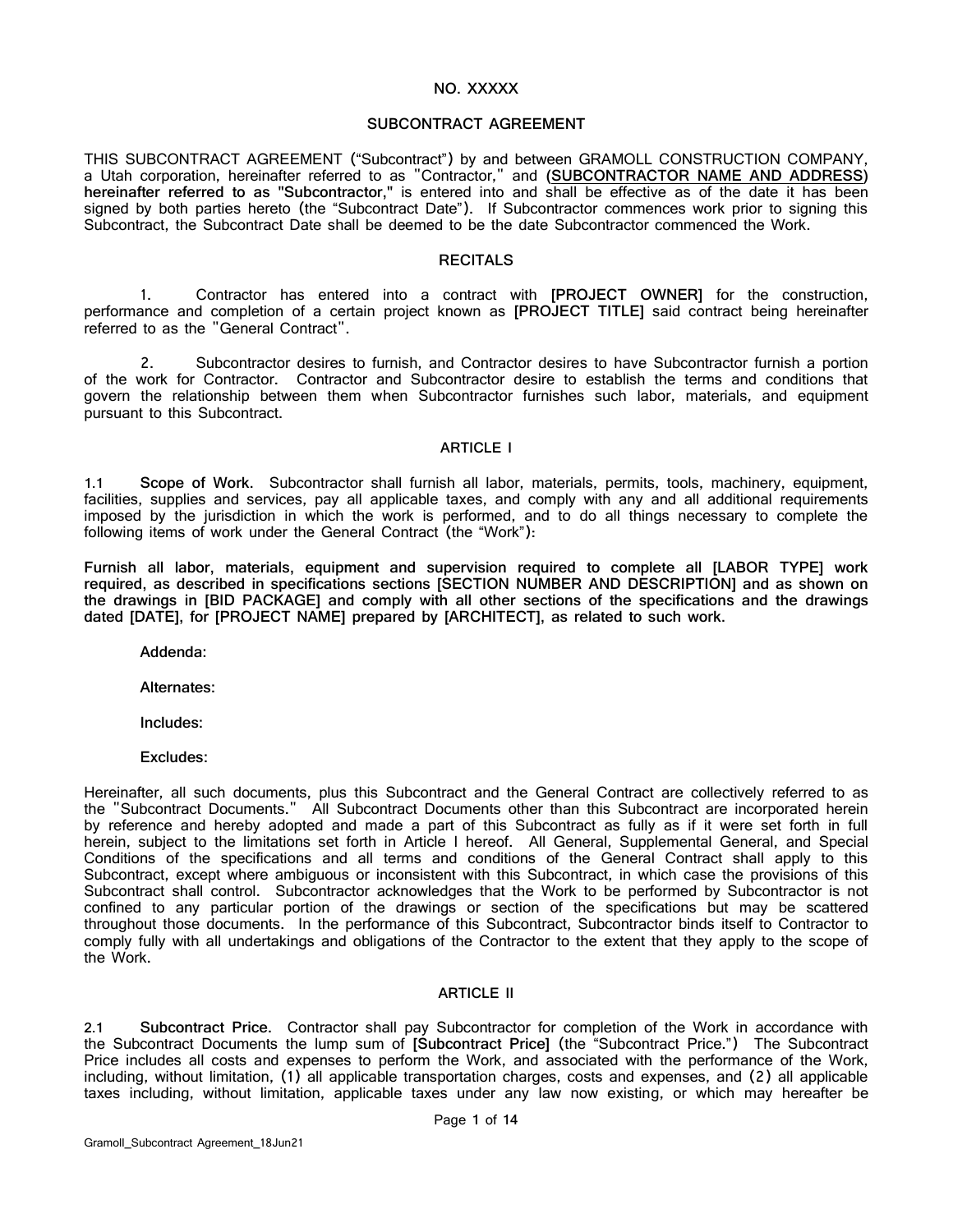adopted by federal, state, local or other governmental authorities, taxing the labor, materials, or equipment furnished, or any other tax levied as a result of performance of the Work. The Subcontract Price may be adjusted only as provided for in [Article V.](#page-8-0)

#### **ARTICLE III**

**3.1 Independent Contractor.** The relationship of Subcontractor to Contractor during the term of this Subcontract shall be that of an independent contractor. Subcontractor shall take any and all actions necessary to maintain that independent contractor relationship throughout the term of the Subcontract, and neither Subcontractor nor its employees shall be considered employees of Contractor. Subcontractor shall exercise exclusive control for the means, methods, techniques, and procedures in performance of the Work.

**3.2 Examination of Subcontract Documents/ Site.** Subcontractor has examined the Subcontract Documents and the applicable Laws and Regulations, as that term is defined below, and has examined the site of the work and satisfied itself as to all conditions to be encountered in the performance of the Work. Subcontractor enters this Subcontract on the basis of its own examination, investigation and evaluation of all such matters, and not in reliance on the opinions or representations of Contractor or Owner. If there are any inconsistencies between the Subcontract Documents or ambiguities in any Subcontract Document, Subcontractor shall bring such inconsistencies or ambiguities to the attention of Contractor before the execution of this Subcontract; otherwise, Subcontractor shall be bound by Contractor's resolution of such inconsistencies or ambiguities.

In the event of any discrepancy (1) in the Subcontract Documents, or (2) between the Subcontract Documents and the Laws and Regulations, those which are more stringent, provide persons and property with greater protection, or provide for a better product shall govern. In the event of any discrepancy in the Subcontract Documents between dimensions and measurements for the Work based on scaling, the Work shall comply with the dimensions for such Work. Subcontractor shall promptly notify Contractor in writing of any such Subcontractor shall promptly notify Contractor in writing of any such discrepancy. To the extent that the Subcontract Documents include plans, specifications or other documents that depict, refer or relate to mechanical, plumbing, electrical or fire protection systems, such documents are diagrammatic only, and are not intended to show the precise alignment, physical locations, or configurations of such Work. The Subcontract Price includes all costs and expenses for such systems to be installed such that they clear all obstructions, permit proper clearances for the Work of other trades, and present an orderly appearance.

Before commencing Work, Subcontractor will satisfy itself as to the location of all utilities that may affect or interfere with Subcontractor's Work. Subcontractor will fully protect all utilities, and keep them operating at all times, unless otherwise provided in the Subcontract Documents. Subcontractor shall take such field measurements as are necessary for the proper execution of its work. It shall be assumed that the Subcontractor has fully accepted the work of others as being satisfactory and he shall be fully responsible thereafter for the satisfactory performance of the work covered by this Agreement, regardless of the defective work of others.

**3.3 Lines, Levels, Dimensions and Measurements.** Subcontractor assumes full responsibility for the proper interpretation and interpolation of all lines, levels, dimensions, and measurements and their relation to benchmarks, property lines, reference lines and the work of Contractor and other trades. In all cases where dimensions are governed by conditions already established, the responsibility for correct knowledge of the condition's rests entirely on Subcontractor. The Work shall comply with the dimensions provided in the Subcontract Documents and shall not be performed based on scales indicated in those documents. variations from specified lines, levels or dimensions shall be made except on prior written approval of Contractor clearly setting forth the variation.

**3.4 Shop Drawings/ Submittals.** Shop drawings and submittals shall be provided in a minimum of one (1) digital copy to Contractor's office in North Salt Lake. Additional copies shall be provided if required by the Subcontract Documents. Shop drawings and/ or submittals and/ or samples are due within fourteen (14) days of Subcontract's date of issuance. At the time of submission, Subcontractor shall clearly identify in writing any deviation in its shop drawings/ submittals/ samples from the requirements of the Subcontract Documents and must receive from Contractor specific written approval for any deviation.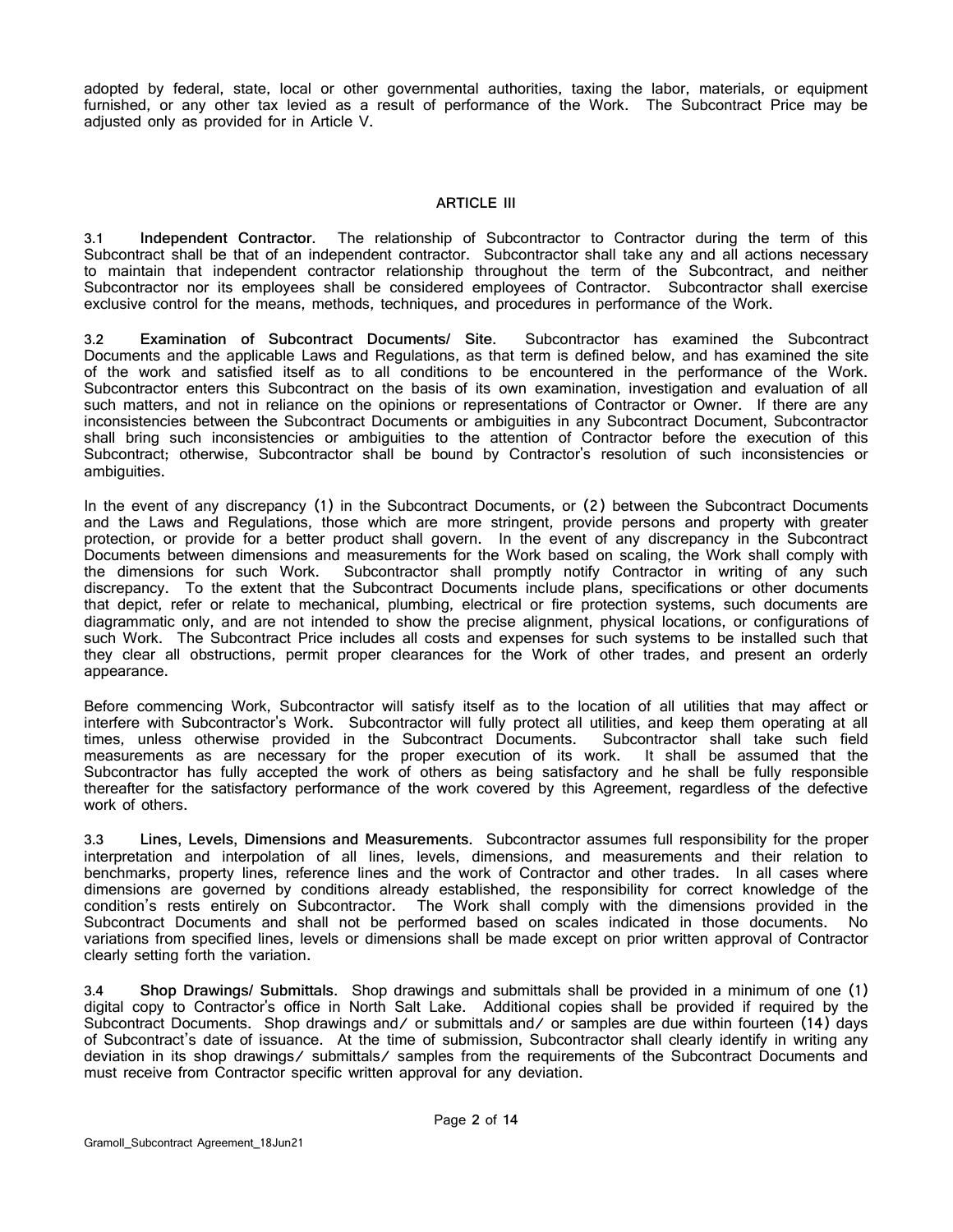- **3.5 Warranty.** Subcontractor warrants that:
	- 3.5.1 all materials and equipment furnished under this Subcontract will be of good quality and new, unless otherwise required or permitted by the Subcontract Documents.
	- 3.5.2 the materials and equipment provided as part of the Work will be suitable for the purposes intended in the Subcontract Documents.
	- 3.5.3 the Work will be performed in a good and workmanlike manner.
	- 3.5.4 the Work will conform to the requirements of the Subcontract Documents; and
	- 3.5.5 the Work will be free from defects.

Work not conforming to these requirements including, without limitation, substitutions not properly approved and authorized, shall be considered defective (all such work, "Defective Work"). Subcontractor shall (1) execute any special guarantees, and (2) assign to Contractor all warranties, as required by the Subcontract Documents.

**3.6 Correction and Replacement of Defective Work.** During performance of the Work, Subcontractor shall promptly correct or replace Defective Work. Contractor shall determine whether Work is defective and whether work performed by Subcontractor to correct or replace Defective Work complies with Subcontractor's warranty obligations.

- 3.6.1 If, within the greater of (1) the period established in the Subcontract Documents, or (2) one year after the Completion Date, (hereinafter the "Warranty Period"), any of Subcontractor's Work is found to be defective, Subcontractor shall correct or replace it promptly after receipt of written notice of the Defective Work. If Contractor prefers to accept, rather than correct or repair Defective Work, Contractor may, in its sole discretion, accept the work subject to its right of reimbursement, as set forth below.
- 3.6.2 Subcontractor shall pay all costs to correct or replace Defective Work without any adjustment to the Subcontract Price or Subcontract Time. If Subcontractor fails to correct Defective Work within the time allowed by Contractor, or if no time is specified, a reasonable time after receipt of notice of such defects, Contractor may correct or replace the Defective Work. Subcontractor shall reimburse Contractor for (1) the costs to correct or replace defective Work, including, without limitation, the costs of additional sampling, testing and inspections, if any, made necessary by Defective Work, corrections or replacements, (2) all Losses that Contractor incurs that arise out of or result from Defective Work, (3) any amounts assessed and collected by Owner from Contractor for acceptance of Defective Work, and (4) any other amounts for which Subcontractor is responsible at law or in equity.

**3.7 Safety.** Subcontractor shall initiate, maintain and supervise all safety precautions and programs in connection with the Work including, without limitation, such precautions and programs as necessary to comply with the Gramoll Project Safety Rules and Regulations that are expressly made a part of the Subcontract Documents. Subcontractor shall take all necessary precautions to prevent damage, injury or loss to (a) all persons performing the Work or who may be affected by the Work; and (b) all Work, whether stored on or off the Project site. Subcontractor shall promptly report to Contractor all accidents incidental to the Work which result in death or injury to persons or in damage to property. Subcontractor shall provide to Contractor any reasonable documentation requested by Contractor related to any such death, injury, damages.

**3.8 Compliance with Laws and Regulations.** Subcontractor shall comply with and give all notices required by all federal, state, local, and municipal laws, regulations, codes, ordinances, and orders that directly or indirectly bear on the Work and/or the performance of the Work including, without limitation:

- 3.8.1 building codes and ordinances.
- 3.8.2 worker's compensation laws and regulations.
- 3.8.3 safety laws, codes, regulations and orders, including, without limitation, the Occupational Safety & Health Act of 1970, as enacted and amended, and regulations issued under that act.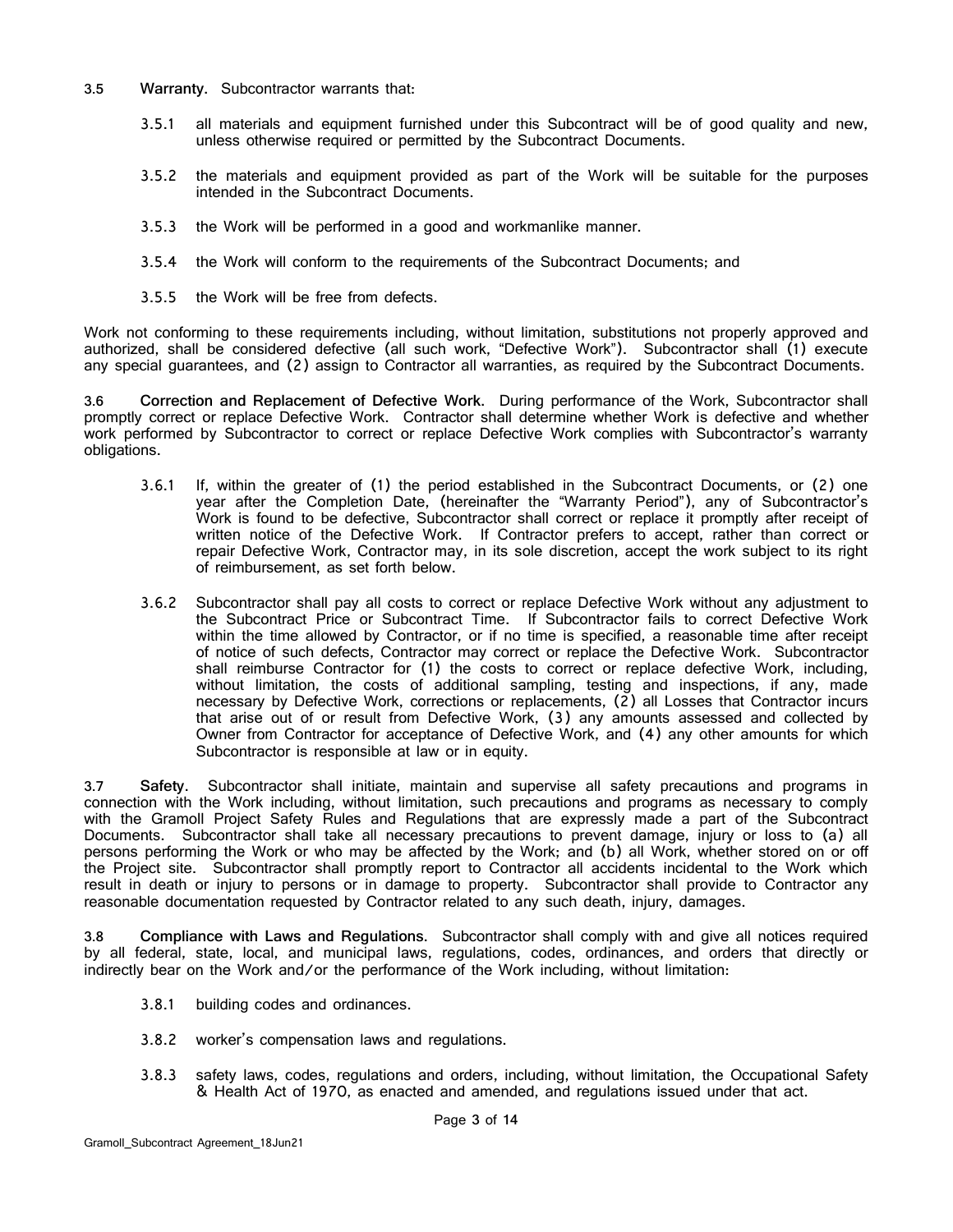- 3.8.4 environmental laws including, without limitation, the Comprehensive Environmental Response, Compensation and Liability Act, the Clean Water Act, the Clean Air Act, and the Resources Conservation and Recovery Act, as enacted and amended, regulations issued under those acts, and counterpart state laws;
- 3.8.5 wage, hour, labor, and anti-discrimination laws, including, without limitation, the Equal Employment Opportunity (EEO) Executive Order 11246, Title VII of the Civil Rights Act of 1964, the Age Discrimination in Employment Act of 1967, the Equal Pay Act of 1963, the Family and Medical Leave Act, the Americans with Disabilities Act, the National Labor Relations Act, the Fair Labor Standards Act; Sections 503 and 504 of the Rehabilitation Act of 1973, Section 402 of the Vietnam Era Veterans Readjustment Assistance Act of 1974, the Immigration Reform Control Act of 1986, as enacted and amended, and all regulations issued under those acts; and
- 3.8.6 tax laws and regulations; all as enacted and amended, and all regulations issued under such acts

Collectively, these are referred to in this Subcontract as the "Laws and Regulations."

<span id="page-7-0"></span>**3.9 Subcontractors.** Subcontractor shall not assign this contract, in part or in whole, without Contractor's prior written consent, nor shall Subcontractor assign any monies due or to become due to it hereunder, without Contractor's prior written consent. Subcontractor shall, upon request from Contractor at the inception of this Subcontract, provide to Contractor or supplier a written list of sub-subcontractors or suppliers that Subcontractor intends to use in connection with the performance of its obligations under this Subcontract where the dollar amount individually or in the aggregate with the same sub-subcontractor will exceed 5% of the Subcontract Price. Subcontractor shall require all of its sub-subcontractors to comply with the Subcontract Documents to the extent that they apply to the scope of work of such sub-subcontractor. Subcontractor shall not change subsubcontractors without prior written approval of Contractor.

Upon Contractor's request, Subcontractor agrees to provide documentation evidencing full payment of all subsubcontractors and/or suppliers engaged by Subcontractor with respect to its performance of this Subcontract.

If this Subcontract is terminated, each of Subcontractor's contracts for performance of the Work shall be assigned to Contractor, provided that Contractor accepts such assignment in writing and assumes all rights and obligations of Subcontractor pursuant to each such contract.

**3.10 Cleanup.** Subcontractor will continuously clean, and remove from the jobsite, its debris and excess materials and at the end of each day will leave its working areas in broom-clean condition. Also, he shall clean up to the satisfaction of the inspectors, all dirt, grease marks, etc., from walls, ceilings, floors, fixtures, etc., deposited or placed thereon as a result of the execution of this Subcontract. If Subcontractor fails to do so, Contractor may perform the cleanup and backcharge Subcontractor for the cost of performing such cleanup.

**3.11 Supervision.** Subcontractor shall have available on the project, at all times, a qualified superintendent, who is acceptable to Contractor, to coordinate the Subcontractor's work with that of the Contractor and of the other subcontractors, and any instruction given by the Contractor to said representative on the project shall have the same force and effect as if given to the Subcontractor either at the project or at the Subcontractor's office away from the project site.

#### **ARTICLE IV**

**4.1 Subcontract Time.** Subcontractor shall commence and complete the Work in accordance with the most current schedule prepared by Contractor, as may be revised from time to time during the course of the Project (the "Project Schedule"). Subcontractor shall commence and complete all activities in compliance with the time periods expressly provided for such activities in the Project Schedule. The periods of time provided in the Project Schedule for commencement and final completion of all activities that comprise the Work shall constitute the "Subcontract Time." Except as otherwise expressly noted, as used herein and in the Project Schedule, the term "day" shall refer to a calendar day. The date on which all the work performed by Contractor and its subcontractors is completed and accepted by the Owner shall be referred to hereinafter as the "Completion Date."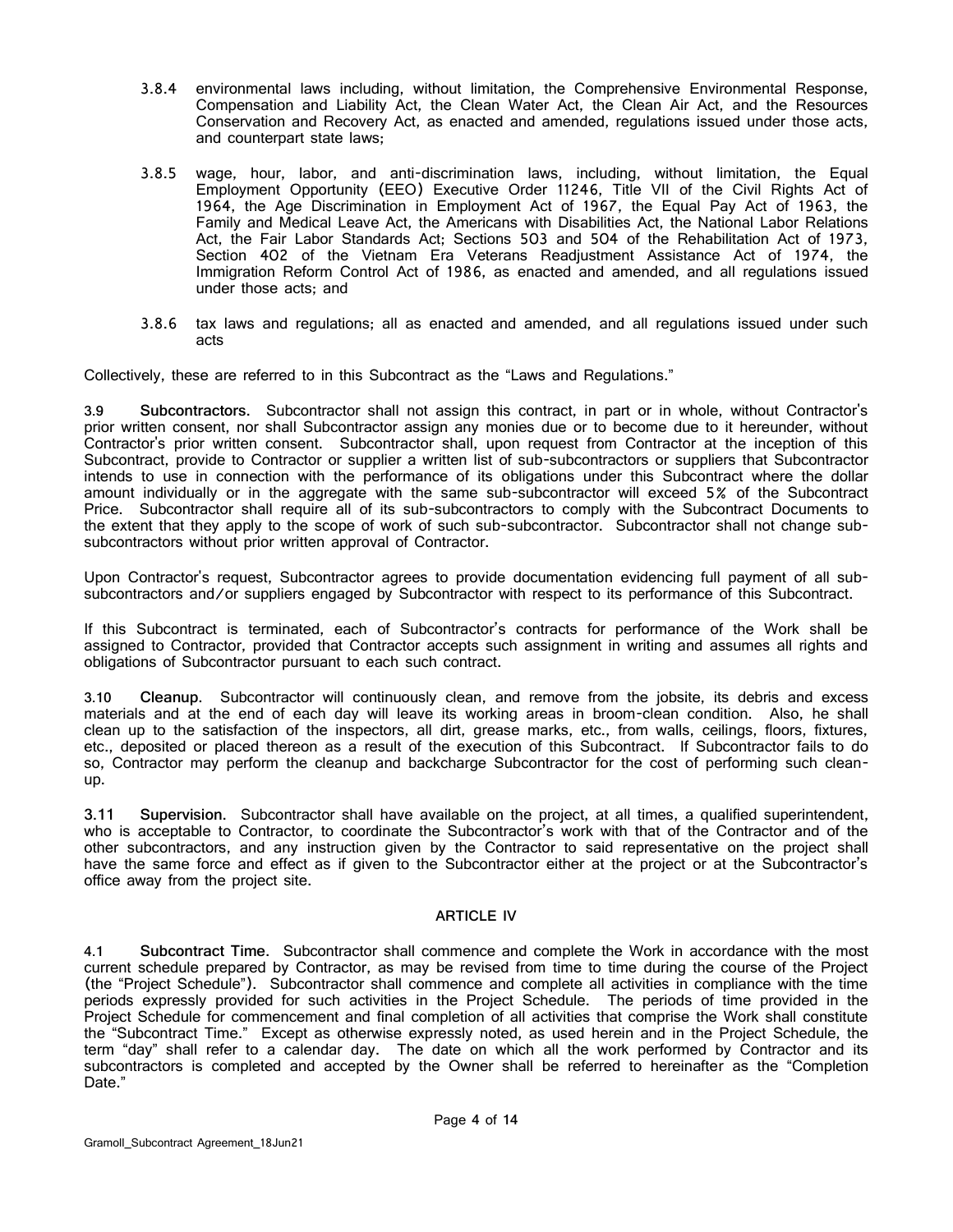Subcontractor's commencement, prosecution, and completion of the Work in the Subcontract Time and in compliance with the Project Schedule is of the essence of this Subcontract.

Subcontractor acknowledges that the precise time periods scheduled for its performance are estimates only. Subcontractor shall cooperate with Contractor in scheduling and performing its work to avoid conflict or interference with the work of Contractor or other trades. Contractor reserves the right, in its sole discretion, to extend or to delay the scheduling of Subcontractor's work if such extension or delay becomes necessary in the opinion of Contractor. Each Subcontractor shall review the schedule of all items of work other than his own, to anticipate completion of specific items of its Work as it affects other trades, to be certain that work following Subcontractor's Work is not delayed. In the event of any conflicts in the Project Schedule between the work of Subcontractor and Contractor or another trade, Contractor shall determine, in its sole discretion, which work shall have precedence and how the parties will coordinate their respective work. All other work not specifically scheduled shall be coordinated as necessary to avoid delaying Work as scheduled. Subcontractor shall not be entitled to an adjustment in the Subcontract Price or the Subcontract Time based on the coordination of such activities with Contractor or any determination by Contractor concerning coordination of the work.

If Contractor determines, in its sole discretion, that Subcontractor has failed to diligently prosecute the Work in accordance with the Project Schedule, or that Subcontractor will not complete the Work within the Subcontract Time, Contractor may, in its sole discretion, (1) require Subcontractor to work overtime and/or use such additional labor and equipment as necessary to accelerate the Work and bring Subcontractor's performance into compliance with the Project Schedule, (2) supplement Subcontractor's work by furnishing additional labor and equipment to the Project as necessary to accelerate the Work and bring Subcontractor's performance into compliance with the Project Schedule, (3) require Subcontractor to provide reasonable assurances of timely performance in accordance with the Project Schedule, (4) terminate this Subcontract pursuant to [Article X,](#page-14-0) and/ or (5) exercise all other rights and remedies available under this Subcontract. Subcontractor shall not be entitled to an adjustment in the Subcontract Price or the Subcontract Time as a result of any such action by Contractor.

#### **ARTICLE V**

<span id="page-8-0"></span>**5.1 Changes and Modifications to Subcontract.** Without invalidating the Subcontract and without notice to any surety, Contractor may, at any time or from time to time, order additions, deletions or revisions in the Work or acceleration of the Work. Any such additions, deletions, revisions, or acceleration shall be binding upon Contractor and Subcontractor exclusively when made in writing executed by James Gramoll. Upon receipt of such an order, Subcontractor shall promptly proceed with the Work involved, which shall be performed under the applicable conditions of this Subcontract and the Subcontract Documents, except as otherwise specifically provided. Subcontractor shall not proceed to perform changes in the Work without prior written authorization from Contractor as provided herein. Subcontractor shall not be entitled to an adjustment in the Subcontract Price or the Subcontract Time for any work performed without such prior written authorization. Except as provided in this [Article V](#page-8-0) or Section [12.1,](#page-16-0) the terms and conditions of this Subcontract are not otherwise subject to addition, modification, or change.

<span id="page-8-1"></span>**5.2 Claims.** The Subcontract Price and the Subcontract Time may be changed only by a written directive by Contractor, change order, or written Amendment to this Subcontract signed by James Gramoll. Within seven (7) working days of an occurrence or event giving rise to a claim for a adjustment in the Subcontract Price or Subcontract Time, Subcontractor shall provide to Contractor written notice (hereinafter, a "Claim") stating the nature of the Claim and the adjustment in Subcontract Price and Subcontract Time requested, accompanied by supporting documentation. All Claims shall include and/ or be accompanied by the following supporting information and/ or documents: (a) the specific amount of the requested adjustment in the Subcontract Price, if any, (b) the specific number of days' adjustment in the Subcontract Time requested, if any, (c) the reasons justifying the request for an adjustment in the Subcontract Price and the Subcontract Time, including a CPM analysis demonstrating a critical path delay for any requested adjustment in the Subcontract Time, if any, (d) the party or parties whose orders, decisions, acts or omissions give rise to the requested adjustment in the Subcontract Price and/ or the Subcontract Time, and (e) a revised schedule based on the requested adjustments in the Subcontract Time, if any.

A Claim shall be deemed to include all adjustments in Subcontract Price and/ or Subcontract Time to which the claimant is entitled as a result of the occurrence or events giving rise to the Claim. No Claim by Subcontractor for an adjustment of the Subcontract Price or Subcontract Time will be valid if not delivered to the Contractor within the seven (7) working day period prescribed above. Subject to Contractor's right to terminate Subcontractor's rights under this Subcontract, Subcontractor shall continue performance of its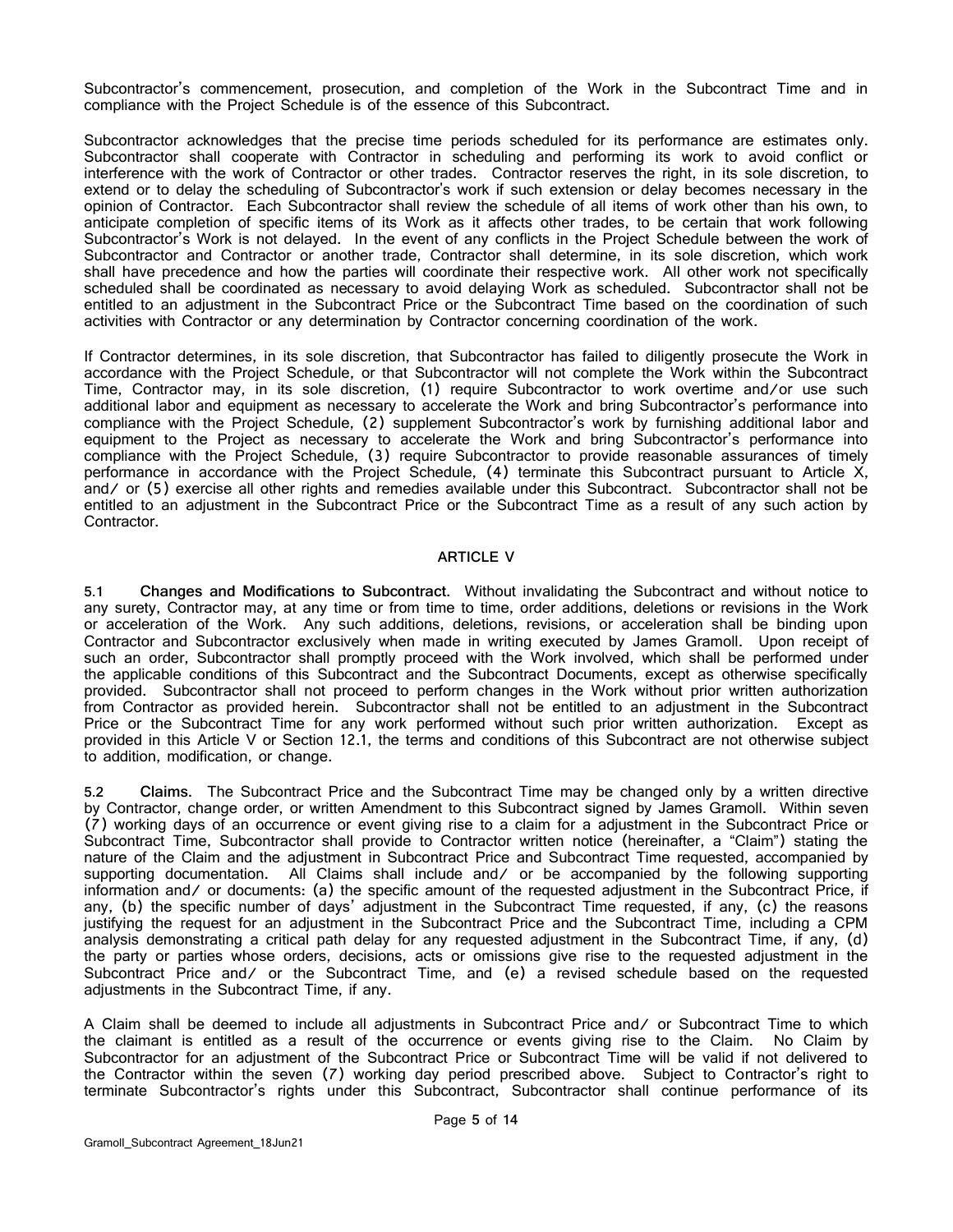obligations under this Subcontract notwithstanding any dispute between Contractor and Subcontractor concerning a Claim asserted by either party.

Subcontractor's sole and exclusive right to an adjustment in the Subcontract Price and/ or the Subcontract Time shall be the adjustment in the contract price and/ or the contract time to the General Contract actually received by Contractor from Owner on behalf of Subcontractor as a result of any such Claim. Subcontractor shall not be entitled to any adjustment in the Subcontract Price or the Subcontract Time or any other remedy under this Subcontract or remedy for breach thereof as a result of any event, occurrence, or act or omission of Contractor or Owner beyond such adjustment in the contract price and/or the contract time to the General Contract received by Contractor from Owner. Receipt by Contractor of a fully-executed written change order from Owner is a condition precedent to Subcontractor's right, if any, to an adjustment in the Subcontract Price and/ or the Subcontract Time, a remedy under this Subcontract, or remedy for breach of this Subcontract. Subcontractor's right to recover for such change, remedy, or breach shall be limited to the adjustment in contract price and or contract time received by Contractor from Owner for such change, remedy, or breach.

**5.3 Delays** If events, occurrences, acts, or omissions beyond the control of Subcontractor including, without limitation, the work of other trades or contractors, fire, earthquake, acts of God, terrorist acts, riots, war, strikes or other force majeure events delay Subcontractor's Work, the Subcontract Time and/ or the Subcontract Price will be adjusted to the extent of any adjustment in the contract price and/ or the contract time in the General Contract received by Contractor from Owner on behalf of Subcontractor. Subcontractor may make a Claim for an adjustment in the Subcontract Time and/ or the Subcontract Price if, and only if, Subcontractor timely presents to Contractor a Claim in compliance with Section [5.2.](#page-8-1) Any such adjustment in the contract price and/ or the contract time under the General Contract received by Contractor from Owner shall be Subcontractor's sole and exclusive remedy for such delays, if any, to Subcontractor's Work on the Project. Receipt by Contractor of a fully executed written change order from Owner is a condition precedent to Subcontractor's right, if any, to an adjustment in the Subcontract Price and/ or the Subcontract Time for delays of any kind or nature.

The Subcontract Time and the Subcontract Price shall not be adjusted and Subcontractor shall not be entitled to any remedy under this Subcontract, or for breach of this Subcontract for (a) delays caused concurrently by Subcontractor and Contractor, Owner or any other person, or (b) any other delays to Subcontractor's Work on the Project for any other events, occurrences, acts or omissions of any person or entity or of any other kind or nature other than that for which an adjustment in the Subcontract Price and/ or the Subcontract Time are expressly authorized in this Section.

**5.4 Subcontractor-Caused Delays.** Subcontractor recognizes and acknowledges that Contractor will suffer substantial Losses if Subcontractor fails to perform the Work in compliance with the Project Schedule. Subcontractor shall indemnify and hold Contractor harmless from and against any and all Losses and liquidated damages that are attributable to or caused by Subcontractor's failure to perform the Work in compliance with the Project Schedule. In addition to liquidated damages, such Losses may include, without limitation, direct jobsite overhead costs such as costs for project management and supervision, quality control, utilities, and other costs such as home office overhead, attorneys' and other professional fees, and other usual and customary mark-ups. If Contractor incurs Losses and/ or is assessed liquidated damages as a result of delays caused concurrently by Subcontractor and other trades or contractors, such Losses and/ or liquidated damages shall be pro rated by Contractor, in its sole discretion, between Subcontractor and all other responsible parties. Contractor's allowing Subcontractor to proceed with Work beyond the time specified for Subcontractor's performance of that Work shall not constitute a waiver of any rights by Contractor to recover damages for Subcontractor's delay.

#### **ARTICLE VI**

**6.1 Payment.** Contractor shall pay Subcontractor in monthly payments of 95% percent of the work performed in any preceding month, in accordance with estimates prepared by Subcontractor. **All such pay estimates shall be made on the sample form provided, entitled "Subcontractor's Application for Payment."**  Contractor has the unfettered right, at its discretion, to adjust Subcontractor's statements to reflect any overestimation of the percent of work complete made by Subcontractor in a pay estimate.

<span id="page-9-0"></span>**6.2 Pay-If-Paid.** When such pay estimates are approved by Contractor and/ or the Owner, Contractor will pay Subcontractor as payments are received by Contractor from the Owner covering the monthly pay estimates of the Contractor, including the approved portion of Subcontractor's monthly pay estimate.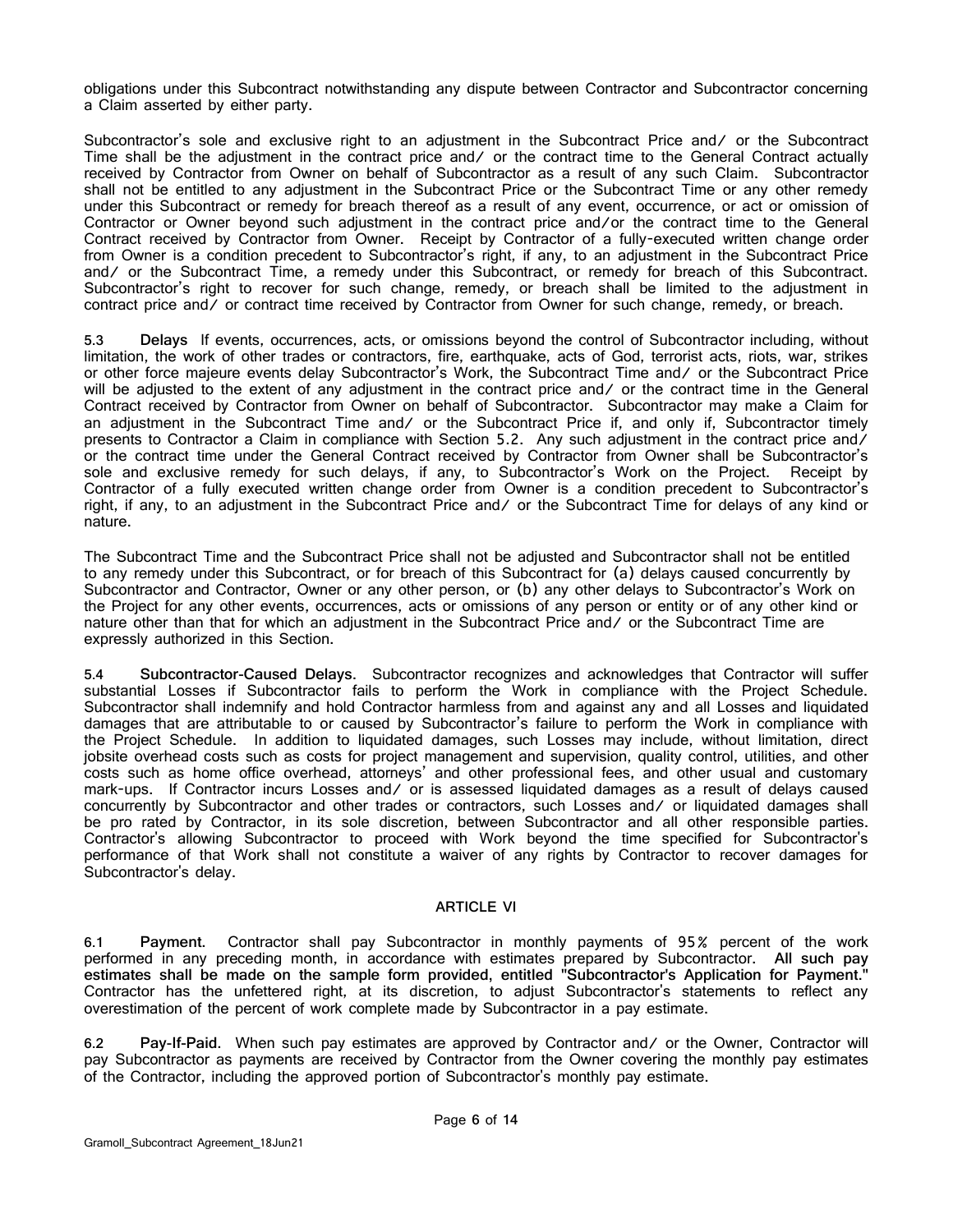All payments to Subcontractor will be made only from a special fund, namely, from payments made by Owner to Contractor in respect of work performed by Subcontractor. No payments will be made to Subcontractor unless that fund comes into existence. Owner's payment to Contractor for Subcontractor's Work is an express condition precedent to Contractor's obligation to make any payment to Subcontractor.

**6.3 Delayed Pay Estimate/ Retainage.** If the Subcontractor fails to submit a timely request for payment in an amount approved by Contractor, Subcontractor's payment may be delayed. Contractor shall have the right to withhold from any payment the percentage of retention set forth in the General Contract between Contractor and the Owner, but in no case less than five percent of all amounts due Subcontractor until the project is fully completed and accepted by the architect or Owner, and Contractor has received final payment from the Owner.

**6.4 Payroll Summaries/ Prevailing Wages.** Subcontractor agrees to furnish to Contractor one copy of each weekly payroll summary within seven days after the date of payment. Subcontractor agrees to comply with any and all provisions in the General Contract relating to labor standards, minimum wages and other wage and hour provisions to the same extent as they are binding upon Contractor. In the event the Owner requires Contractor to furnish payroll affidavits, subcontractor agrees to furnish similar affidavits to the Contractor.

**6.5 Withholding.** Contractor may withhold payment to Subcontractor in whole or in part to the extent necessary, in Contractor's sole discretion, to protect Contractor against Losses for which Subcontractor is responsible as a result of any Default, as that term is defined below.

If, at any time prior to final payment, Contractor determines, in its sole discretion, that it is insecure regarding Subcontractor's ability, willingness, or intent to fulfill its warranty obligations under the Subcontract Documents, Contractor may, at its option, withhold final payment during the entire Warranty Period. Subcontractor waives any right to recover interest on the amount withheld during that time. Contractor shall make final payment for Subcontractor's Work within ten (10) days of (1) expiration of the Warranty Period, or (2) Contractor's receipt of adequate assurances from Subcontractor of its ability, willingness and intent to perform the warranty work, subject to receipt of by Contractor of final payment from Owner as provided in Section [6.2.](#page-9-0)

**6.6 Backcharges.** Where feasible, Contractor shall use reasonable efforts to give Subcontractor notice before any costs are incurred which will be offset against the Subcontract Price. If Subcontractor disagrees with the nature or amount of costs to be incurred, it shall advise Contractor promptly in writing, and in no event later than three (3) days after its receipt of notice from Contractor. Such notification shall include reasons for Subcontractor's dispute and shall propose a reasonable and acceptable alternative along with an estimate of the cost of the alternative, where applicable.

If Contractor receives no protest to a proposed backcharge or Subcontractor protests and does not provide an alternative to Contractor's proposed action, Contractor may proceed to incur the costs and offset them against the Subcontract Price. Costs so offset shall be deemed to be reasonable and beyond dispute by Subcontractor. If Subcontractor timely protests and proposes a reasonable alternative that Contractor rejects, the disputed costs incurred shall be subject to the dispute resolution procedure outlined in [Article XI,](#page--1-0) if Subcontractor gives Contractor written notice within ten (10) days of such rejection.

**6.7 Lien Waivers.** Subcontractor shall present to Contractor lien waivers for all labor, materials and equipment furnished by others in connection with this Subcontract prior to receiving each payment hereunder. Contractor may require such lien waivers as a condition of progress or final payment.

**6.8 Liens**. Subcontractor shall timely pay all claims for labor, materials, and equipment incurred in the performance of the Work and shall (1) keep the property on which the Project is situated (the "Property") free from mechanic's liens or attachments, and (2) prevent the filing of any claim or stop notice against funds or the payment of funds owed to Contractor, by any person or entity performing a portion of the Work. If any mechanic's lien, attachment, claim against funds, or stop notice is filed against the Property or funds owed to Contractor arising out of or related to performance of the Work, Subcontractor shall, within ten (10) days after written demand by Contractor, take all reasonable steps necessary to cause the effect of such lien, attachment, claim, or stop notice to be released. Upon request by Contractor, Subcontractor shall obtain a lien release or discharge bond or other bond satisfactory to Contractor in the amount of 150% all liens, attachments, claims, or stop notices so recorded or served.

**6.9** Acceptance of, or payment for, Subcontractor's defective or late work shall not constitute a waiver of any claim or offset that Contractor may have under the terms of this Subcontract.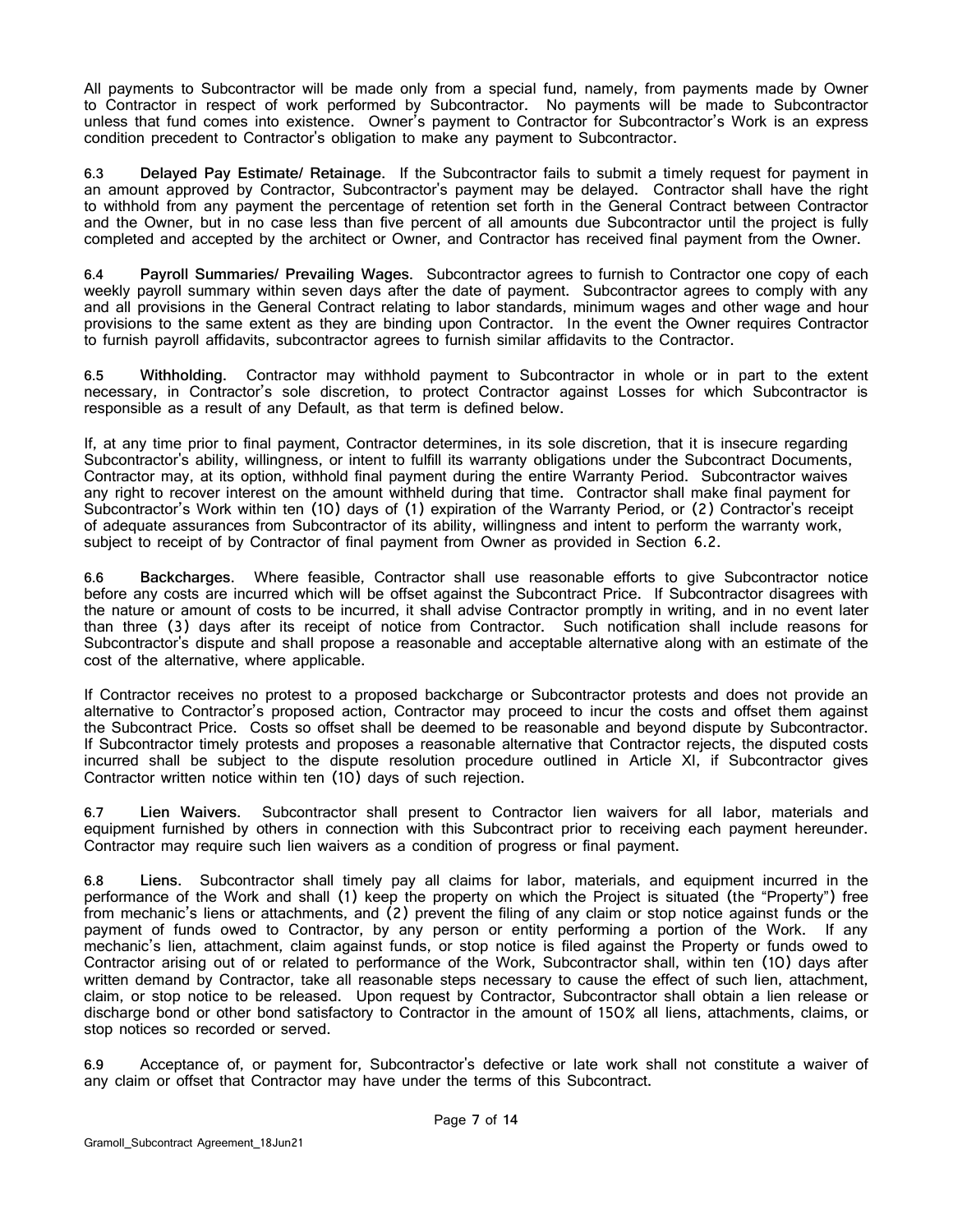### **ARTICLE VII**

**7.1 Indemnification.** To the fullest extent allowed by law, Subcontractor shall indemnify and hold harmless Contractor, Owner, the project architects and engineers, and all of their respective agents and employees (the "Indemnitees") from and against all claims, damages, losses and expenses including, without limitation, attorney's fees ("Losses"), arising out of or resulting from (1) any Default, or failure by Subcontractor to comply with any express duty, warranty, representation, acknowledgment or covenant in this Subcontract, (2) any charges, claims, or liquidated damages assessed and collected by the Owner against Contractor as a result of and to the extent caused by any act or omission of Subcontractor or its sub-subcontractors, guests or invitees; (3) personal or bodily injury to or death of any person, including, without limitation, any agent, employee, guest or invitee of Subcontractor or its sub-subcontractors, other contractors, Contractor, or Owner, to the extent caused by any act or omission of Subcontractor or its sub-subcontractors, guests or invitees, (4) damage to or loss of property to the extent caused by any act or omission of Subcontractor or its subsubcontractors, guests or invitees, (5) any use of Contractor's equipment, tools, rigging, blocking, hoists, or scaffolding, (6) liens, attachments, claims, or stop notices against funds or payments owed to Contractor, recorded or served by any of Subcontractor's sub-subcontractors, or (7) infringement of any patent or copyright by Subcontractor. Such obligation shall not be construed to negate, abridge, or otherwise reduce any other right or obligation of indemnity which would otherwise exist as to any party or person described in this paragraph.

The indemnity agreement shall be covered by Subcontractor's comprehensive general liability insurance policy. The indemnity obligations set forth in this Subcontract shall not be limited by (1) the Subcontract Price, or (2) the amount or type of proceeds, compensation, or benefits available to Subcontractor under any insurance policy including, without limitation, any self-insurance or similar program or policy maintained by Subcontractor.

At the request of an Indemnitee, Subcontractor shall defend any claim for Losses against an Indemnitee. The Indemnitee shall be entitled to approve the legal counsel to be paid for by Subcontractor for the purpose of defending such claims for Losses. No claim for Losses shall be settled or discontinued, nor shall judgment be permitted to be entered without the written consent of the Indemnitee, which consent shall not be unreasonably withheld.

#### **ARTICLE VIII**

**8.1 Insurance**. Unless otherwise specified in the Subcontract Documents indicating that insurance shall be provided pursuant to an owner-controlled or contractor-controlled insurance program, Subcontractor shall purchase and maintain the following insurance coverages for itself and the Additional Insureds during the course of the Work and during the Warranty Period, and shall maintain completed operations coverage for itself and the Additional Insureds for the length of time necessary to cover any manifestation date within the applicable statutes of limitations and/ or repose which pertain to the Work. If additional insurance coverage or greater limits of liability are required by the General Contract Documents, such provisions shall control.

8.1.1 **Commercial General Liability** coverage on an occurrence basis with a deductible not to exceed \$1,000 per occurrence that includes coverage for liability assumed under any oral or written contract relating to the conduct of Subcontractors' business, including this Subcontract, and also including (1) broad form property damage liability coverage; (2) premises-operations coverage; (3) explosion and collapse hazard coverage; (4) underground hazard; (5) products and completed operations hazard coverage, and (6) independent contractor coverage. The limit of liability shall be not less than \$1,000,000 each occurrence, \$2,000,000 general aggregate (subject to a per project general aggregate provision applicable to the project per ISO form CG 2503 or its equivalent), \$2,000,000 products/completed operations aggregate and \$1,000,000 personal and advertising injury.

Claims Made/Self-Insurance Provisions. Subcontractor shall not provide general liability insurance under any Claims-Made General Liability form without express prior written consent of Contractor. Any self-insurance program providing coverage in excess of \$25,000 per occurrence requires the prior written consent of the contractor.

8.1.2 **Automobile Liability** coverage in comprehensive form affording coverage for owned, hired, and non-owned vehicles. The limit of liability shall not be less than \$1,000,000 for bodily injury and property damage combined, \$1,000,000 for each accident. (No aggregate on automobile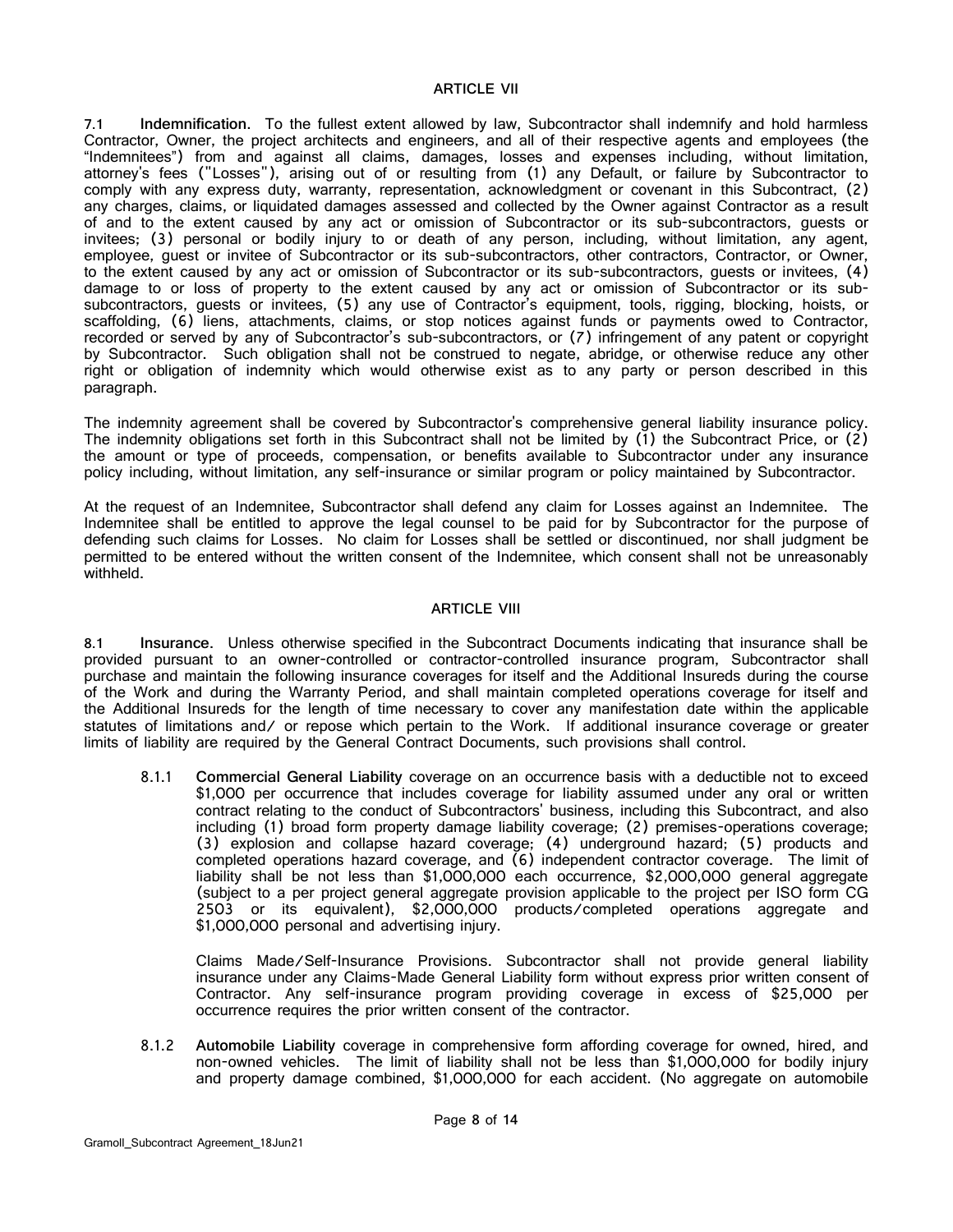insurance). The General Contractor, Owner and all other parties required of the General Contractor, shall be included as insureds on the auto policy.

- 8.1.3 **Workers Compensation and Employers Liability** coverage with Workers Compensation limits complying with statutory requirements, and Employers Liability Insurance limits of at least \$1,000,000 each accident, \$1,000,000 for bodily injury by accident, and \$1,000,000 each employee for injury by disease. Workers' compensation insurance shall comply with the statutory form.
- 8.1.4 **Commercial Umbrella** coverage with limits of at least \$1,000,000. Umbrella coverage must include as insureds all entities that are additional insureds on the CGL. Umbrella coverage for such additional insureds shall apply as primary before any other insurance or self-insurance, including any deductible, maintained by, or provided to, the additional insured other than the CGL, Auto Liability and Employers Liability coverages maintained by the Subcontractor.
- 8.1.5 **Hazardous Materials** If Subcontractor and/or its subcontractors or suppliers, regardless of tier, perform remediation of hazardous material, or if their operations create an exposure to hazardous materials as those terms are defined in federal, state, or local law, Subcontractor and its subcontractors and suppliers must obtain a "Contractor's Pollution Liability" policy with limits not less than \$1,000,000 per occurrence and \$2,000,000 aggregate for Bodily Injury, Personal Injury, and Property Damage, naming Contractor and Owner as additional insured. If Subcontractor or its subcontractors or suppliers haul hazardous material (including, without limitation, waste), they must carry Auto Liability insurance with a \$1,000,000 Combined Single Limit for Bodily Injury and Property Damage applicable to all hazardous waste hauling vehicles, and include MCS 90 and CA9948.
- **8.1.6 Professional Liability Coverage** Any subcontractor performing work that includes design/build work or services shall obtain a Professional Liability Insurance Policy. Design/build work includes, without limitation, design/build work with respect to mechanical, structural, plumbing, and fire sprinkler systems. Coverage must allow for a minimum of two years following the completion of the project. If Owner or Contractor elects to purchase a project design policy, Subcontractor's policy shall be endorsed to provide excess coverage only.

The liability insurance policies, including commercial general liability, automobile liability and excess liability, shall be endorsed to provide: (1) that Contractor and Owner are additional insureds (the "Additional Insureds") per ISO form CG 20 10 07 04 and CG 20 37 07 04 or their equivalent, (2) that the insurance afforded by the policies shall apply to Contractor as though a separate policy had been issued to Contractor, and (3) that the coverage afforded to Contractor is primary and any other insurance in force for Contractor will be excess and will not contribute to the primary policies. All required insurance shall be provided by insurance companies with a rating of A- VII or better by A.M. Best Company.

Prior to performing any Work, Subcontractor shall provide Contractor with a certificate of insurance demonstrating that Subcontractor has obtained all of the insurance coverages required by this Section. An additional insured endorsement shall be attached to such certificate of insurance. The certificate of insurance and the insurance policies effectuating coverages required by this Section shall contain a provision that coverage afforded under the policies will not be canceled or allowed to expire until at least 30 days prior written notice has been given to Contractor.

**8.2** Subcontractor waives all rights against Contractor, Owner and Architect and their respective agents, officers, directors and employees for recovery of damages to the extent these damages are covered by commercial general liability, commercial umbrella liability, business auto liability or workers compensation or employers liability insurance.

**8.3** Subcontractor will protect the job site, the work of Contractor and subcontractors, and its own work until completion and acceptance of the entire project. Contractor and Subcontractor waive all rights against each other and against all other subcontractors and Owner for loss or damage to the extent reimbursed by Builder's Risk or any other property or equipment insurance applicable to the work, except such rights as they may have to the proceeds of such insurance. If the Subcontractors policies of insurance referred to in this Section require an endorsement or consent of the insurance company to provide for continued coverage where there is a waiver of subrogation, the owners of such policies will cause them to be so endorsed or obtain such consent.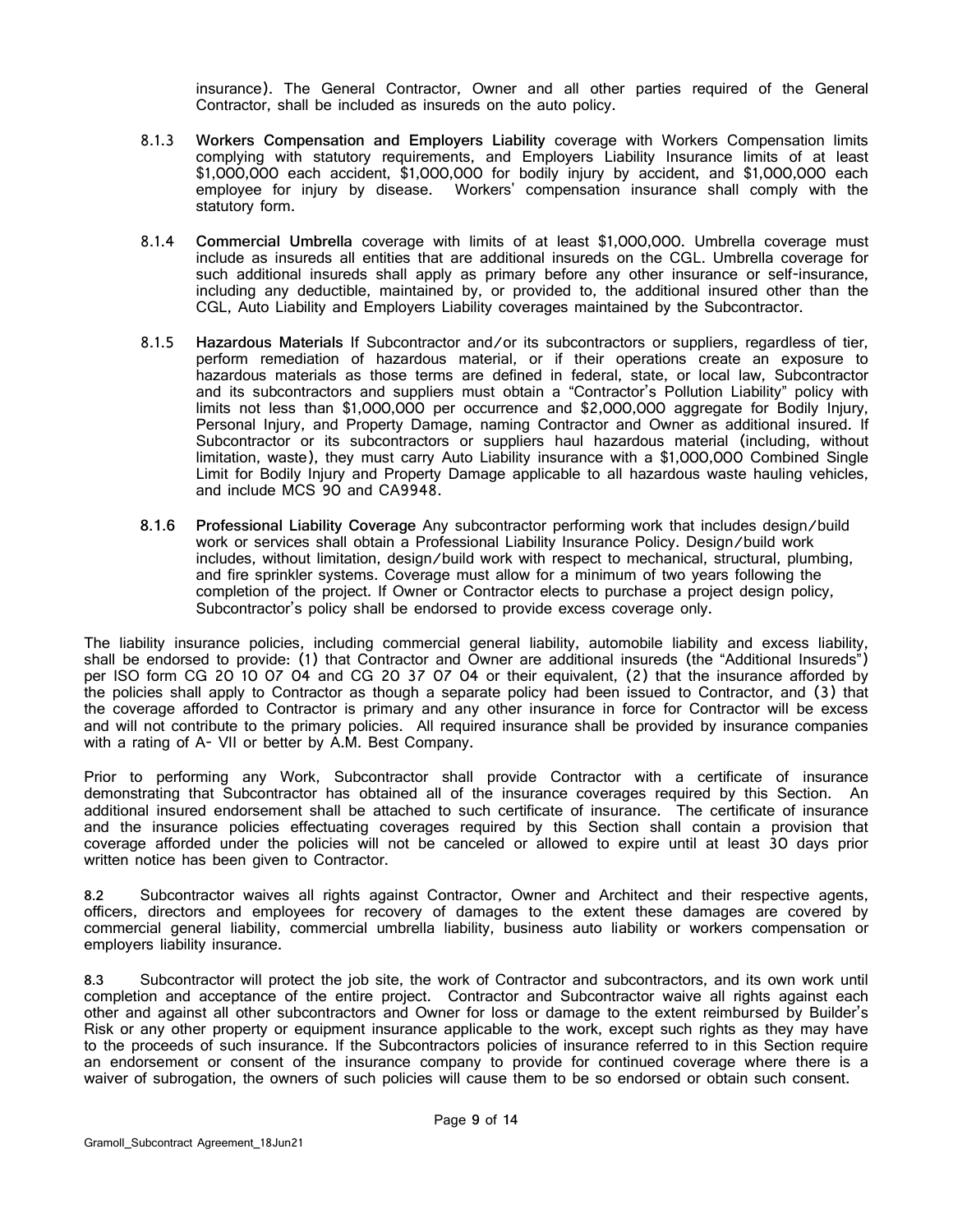Upon written request of the Subcontractor, Contractor shall provide Subcontractor with a copy of the Builder's Risk policy of insurance or any other property or equipment coverage in force for the project and procured by Contractor. Subcontractor shall satisfy himself as to the existence and extent of such coverage prior to commencement of Subcontractor's work.

If Builder's Risk insurance purchased by Owner or Contractor provides coverage for Subcontractor for loss or damage to Subcontractor's work, Subcontractor shall be responsible for the insurance policy deductible amount applicable to damage to the Subcontractor's work and/or damage to other work caused by Subcontractor. If not covered under the Builder's Risk policy of insurance or any other property or equipment insurance required by the Contract Documents, Subcontractor shall procure and maintain at his own expense property and equipment insurance for portions of Subcontractor's work stored off the site or in transit.

If Owner or Contractor has not purchased Builder's Risk or equivalent insurance including the full insurable value of Subcontractor's work, then Subcontractor may procure such insurance at his own expense as will protect the interests of Subcontractor, and his subcontractors in the work. Such insurance shall also apply to any of the Owner's or Contractor's property in the care, custody, or control of Subcontractor.

**8.4 Health Insurance Certification.** Subcontractor hereby certifies that the Subcontractor and all applicable subcontractors and suppliers at any tier that is subject to UCA 63A-5-205 and Utah Administrative Code Rule R23-23, has and will maintain for the duration of this contract, an offer of qualified health insurance coverage for their employees; all in accordance with UCA 63A-5-205, and Utah Administrative Code Rule R23-23.

#### **ARTICLE IX**

**9.1 Default.** The following acts or omissions by Subcontractor shall constitute events of default ("Default") under this Subcontract and shall give rise to all rights and remedies for material breach of this Subcontract, including, without limitation, termination of this Subcontract:

- (a) failure to perform the Work in strict compliance with this Subcontract and the Subcontract Documents.
- (b) failure to promptly and diligently correct or replace Defective Work.
- (c) failure to diligently perform the Work in compliance with the Project Schedule including, without limitation, failure to supply sufficient skilled laborers, materials, or equipment.
- (d) failure to provide reasonable assurances of timely performance.
- (e) failure to provide timely submittal information for review and approval as provided in the Subcontract Documents.
- (f) failure or evidence of failure to timely pay workers, subcontractors, or health, welfare, pension or other benefit funds for labor, materials or equipment furnished as part of the Work.
- (g) failure to keep the Property free from mechanic's liens.
- (h) third party claims or evidence indicating, in Contractor's sole discretion, probable filing of such claims unless Subcontractor provides security against such claims in a form acceptable to Contractor.
- (i) failure to pay prevailing wages, if required.
- (j) assignment or subcontracting the majority of the Work without prior written authorization from Contractor.
- (k) failure to perform the Work in strict compliance with the Laws and Regulations or the Safety Rules and Regulations.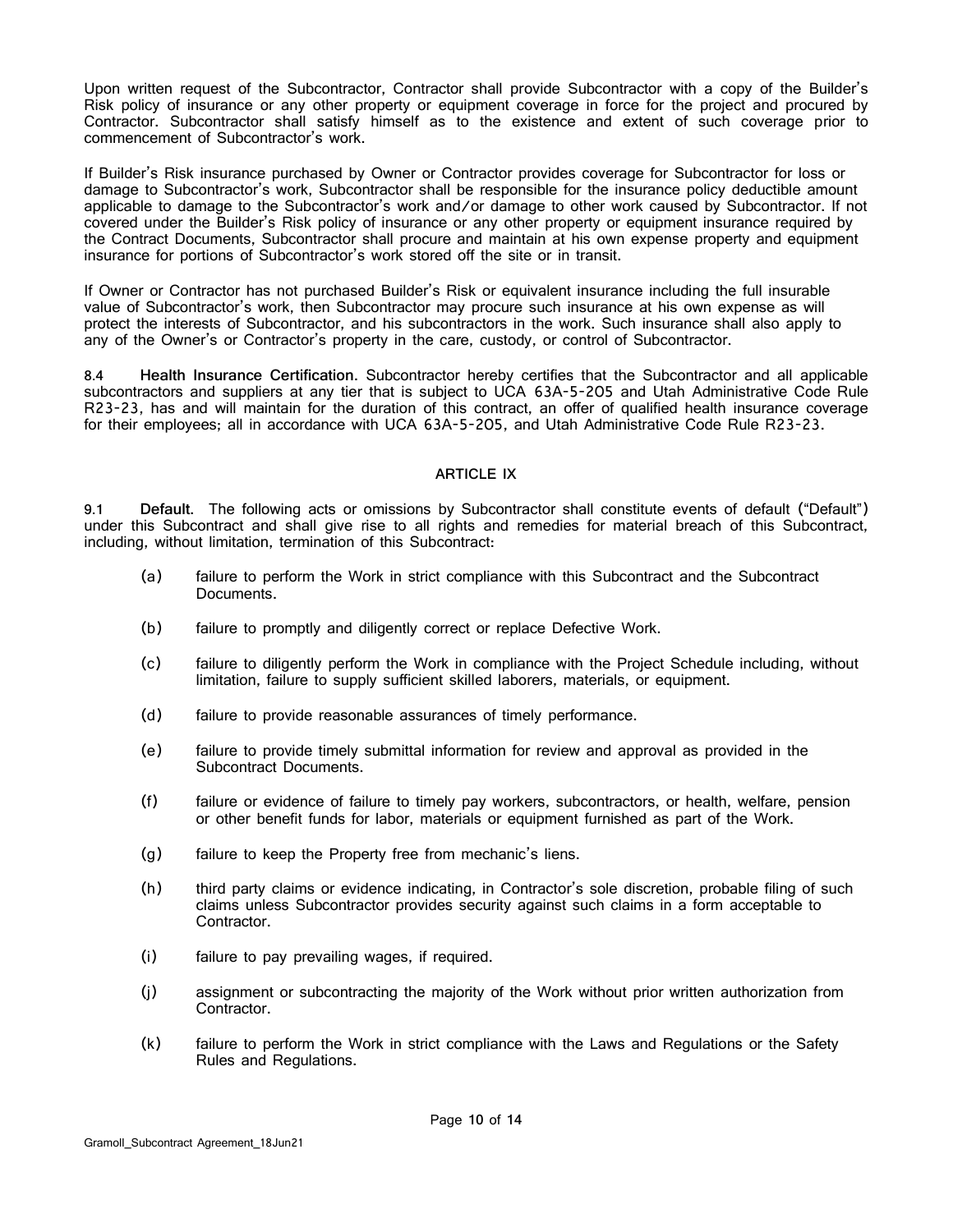- (l) evidence that the Work can not be completed for the unpaid balance of the Subcontract Price, as determined by Contractor in its sole discretion.
- (m) evidence that the Work will not be completed within the Subcontract Time, and/ or that the unpaid balance will not be adequate to cover actual or liquidated damages for the anticipated delay, as determined by Contractor in its sole discretion.
- (n) damage to the work of Contractor or others on the Project.
- (o) insolvency, inability to pay its current obligations, filing of any action seeking the protection of a bankruptcy court where this Subcontract is rejected by the trustee or the Subcontractor is unable to satisfy the requirements for assuming this Subcontract under the applicable provisions of the bankruptcy code, seeking to effect reorganization or workout with its creditors, filing in bankruptcy court by its creditors seeking to compel Subcontractor to reorganize or liquidate assets, appointment of a receiver or trustee related to any insolvency of Subcontractor, and garnishment of any amounts owed by Contractor to Subcontractor;
- (p) any other material breach of this Subcontract or the Subcontract Documents; and
- (q) any act, occurrence or event that places Subcontractor in default under any agreement between Contractor and Subcontractor other than this Subcontract.

**9.2 Notice of Default.** Upon written notice of Default, Subcontractor shall, within forty-eight (48) hours of receipt of such notice, take all actions requested by Contractor and such other actions as may be necessary to cure such Default. Subcontractor shall not be entitled to any adjustment in the Subcontract Price or the Subcontract Time as a result of any efforts to cure such Default.

**9.3** If Subcontractor fails to cure any Default within forty-eight (48) hours after receipt of written notice of Default, Contractor may cure or remedy any Default by Subcontractor. Subcontractor shall reimburse Contractor and/or Contractor may backcharge Subcontractor for, any and all Losses it incurs, plus a reasonable allowance for profit, to cure or remedy any Default, or as a result of any other failure of Subcontractor to comply with the terms and conditions of this Subcontract or the Subcontract Documents. Contractor may offset against the Subcontract Price any Losses incurred as a result of a Default or any amounts owed to Contractor pursuant to this Section.

#### **ARTICLE X**

<span id="page-14-0"></span>**10.1 Termination for Cause.** If (1) Subcontractor fails to cure any Default within forty-eight (48) hours after receipt of written notification of such Default, or (2) a Default threatens to cause immediate personal or bodily injury or death, Contractor may terminate Subcontractor's rights under this Subcontract in its entirety and Contractor shall have all the rights and remedies available under this Subcontract and at law or in equity including, without limitation, those remedies specified below.

If Contractor terminates this Subcontract for cause as provided herein, Contractor may, without prejudice to any other of its rights or remedies, perform and complete the Work and in connection therewith, Contractor may do any or all of the following:

- 10.1.1 exclude Subcontractor from the Project.
- 10.1.2 take possession of all materials, equipment, and tools intended for performance of the Work including materials and equipment at the Project site, stored materials and equipment, and materials and equipment in the course of preparation wherever located (without liability to Subcontractor for trespass or conversion),
- 10.1.3 accept assignment of Subcontractor's rights under all of Subcontractor's contracts with subsubcontractors for performance of the Work, pursuant to Section [3.9](#page-7-0) and/ or
- 10.1.4 otherwise obtain materials and equipment and employ persons which, in Contractor's sole discretion, are necessary to complete the Work.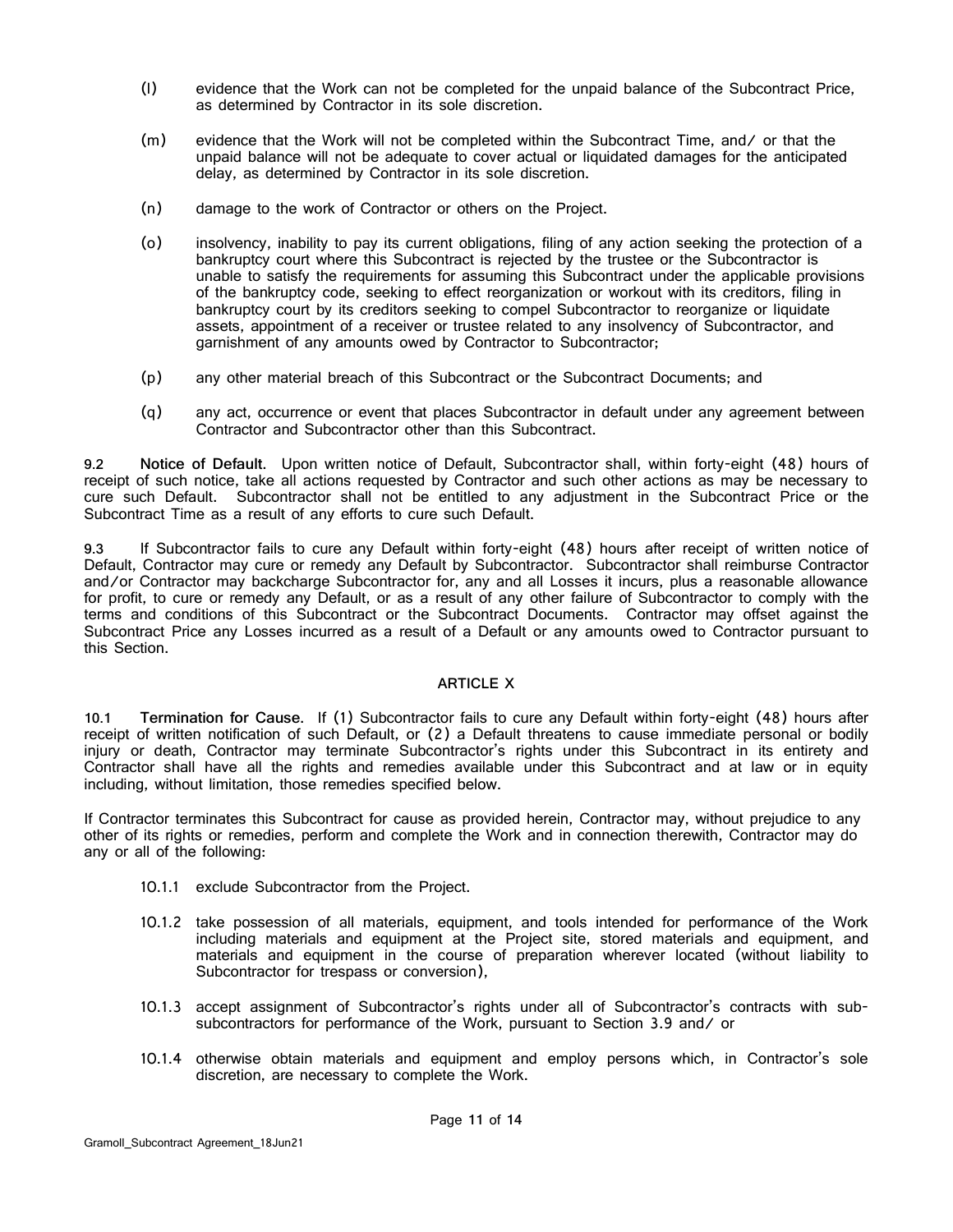Upon termination for cause as provided herein, Subcontractor shall not be entitled to receive any further payment until completion of all of the Work and acceptance of the entire Project. Subcontractor shall reimburse Contractor for all Losses it incurs to complete Subcontractor's Work, plus a reasonable allowance for overhead and profit. If the unpaid balance of the Subcontract Price exceeds the Contractor's Losses, plus allowance for overhead and profit, Contractor shall pay such excess to Subcontractor. If such Losses, overhead, and profit exceed the unpaid balance of the Subcontract Price, the Subcontractor shall pay the difference to Contractor. In addition, Contractor shall be entitled to such other and further remedies available at law or in equity.

**10.2 Suspension for Convenience.** Contractor may, without cause, suspend, delay or interrupt the Work in whole or in part for such period of time as the Contractor may determine and/ or as provided in the Subcontract Documents. Subject to the requirements and limitations of [Article V,](#page-8-0) the Subcontract Price and Subcontract Time may be adjusted for increases in the cost and time to complete the Work caused by such suspension. No adjustment shall be made, however, to the extent that (a) performance is, was or would have been so suspended, delayed or interrupted by another cause for which the Subcontractor is responsible, (b) an adjustment is made or denied under another provision of this Subcontract, or (c) Contractor is not entitled to a adjustment in the contract price and/ or the contract time under the General Contract on behalf of Subcontractor as a result of such suspension.

**10.3 Termination for Convenience.** The Contractor may, at any time, terminate this Subcontract for the convenience of Contractor and without cause. Subcontractor's sole and exclusive right to compensation for Losses resulting from such termination shall be the compensation actually received by Contractor from Owner on behalf of Subcontractor as a result of any such termination. Subcontractor shall not be entitled to any compensation for Losses or any other remedy under this Subcontract or for breach thereof as a result of such termination beyond such adjustment in the contract price and/ or the contract price to the Prime Contract received by Contractor from Owner on behalf of Subcontractor. Receipt by Contractor of such compensation is a condition precedent to Subcontractor's right, if any, to compensation for Losses resulting from such termination. Subcontractor's right to recover for such termination shall be limited to the compensation received by Contractor from Owner for such termination on behalf of Subcontractor.

#### **ARTICLE XI**

**11.1 Dispute Resolution.** Disputes, if any, between Subcontractor and Contractor arising out of or relating to this Subcontract or the Work shall be resolved as provided in this Article.

**11.2 Disputes Involving the Owner or the Architect.** Any disputes in which the Owner or the Architect is a party shall be governed by the dispute resolution procedures in the Subcontract Documents other than this Subcontract. If those Subcontract Documents contain no dispute resolution procedures, such disputes shall be resolved as provided in Section [11.3](#page--1-1) below.

**11.3 Disputes Not Involving the Owner or the Architect.** At the sole and exclusive discretion of Contractor, all disputes in which neither the Owner nor the Architect is a party shall be resolved in (1) binding arbitration, or (2) litigation in a state or federal court of competent jurisdiction situated in the state of the location of the Project. If Contractor determines to resolve disputes under this Subcontract by binding arbitration, the following rules shall apply.

- 11.3.1 Binding Arbitration shall be pursuant to the current Construction Industry Arbitration Rules of the American Arbitration Association unless the parties mutually agree otherwise. A written demand for arbitration shall be filed with the American Arbitration Association and the other party within a reasonable time after the dispute or claim has arisen, but in no event after the applicable statute of limitations for a legal or equitable proceeding would have run.
- 11.3.2 Any Arbitration pursuant to this Subcontract may be joined or consolidated with any arbitration involving (1) any other person or entity necessary to resolve the claim, dispute or controversy, (2) the same transaction or series of related transactions as those in the Arbitration, or (3) a common issue of law or fact with those in the Arbitration creating the possibility of conflicting rulings by more than one arbitrator or panel of arbitrators. The location of the arbitration proceedings shall be in the state of the location of the Project. The arbitration award shall be final.
- 11.3.3 Arbitration pursuant to this Section shall be governed by the applicable version of the Uniform Arbitration Act in enacted by the state of the location of the Project. The arbitrator, in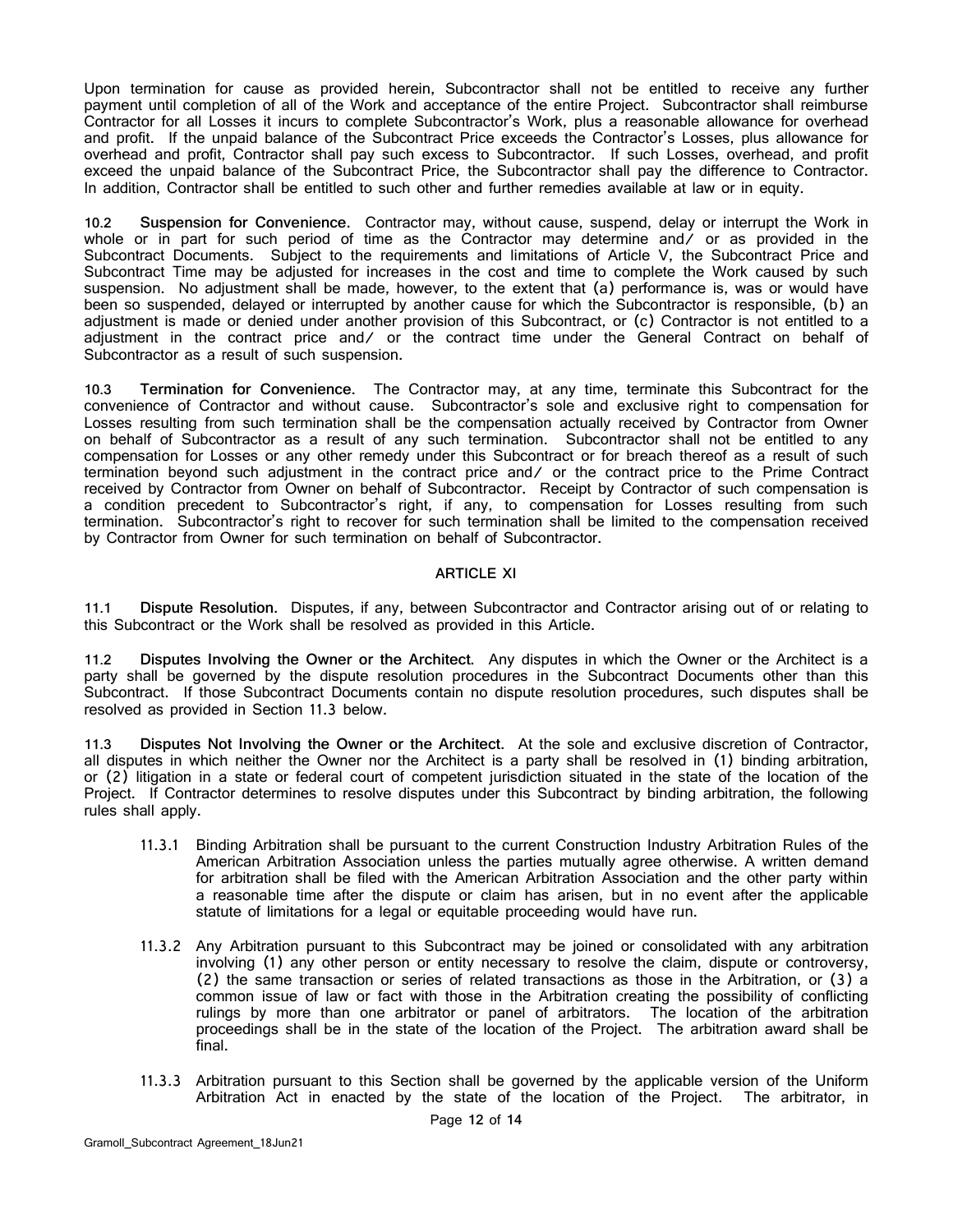determining an award, shall be without jurisdiction to enter any award not in conformity with the laws determined by the parties to be controlling pursuant to Section [12.4.](#page-16-1) The arbitrator shall have all authority necessary to enforce all the terms and conditions of this Subcontract and provide for all remedies available hereunder including, without limitation, interim relief, if appropriate. The arbitrator shall prepare a (1) reasoned award, or (2) findings of fact and conclusions of law, applying the governing laws to the facts of the case.

- 11.3.4 Notwithstanding the foregoing, the arbitrator shall be deemed to have exceeded the authority granted under this Subcontract if, and to the extent, an award does not comply with the requirements of this Subcontract. The Parties consent to the jurisdiction of the state and federal courts of the state in which the Project is located for the purposes of (1) enforcing the parties' obligation to arbitrate disputes, claims and controversies under this Subcontract, (2) determining the scope of the matters that are subject to arbitration, (3) requiring the joinder and/ or consolidation of matters subject to arbitration, and (4) enforcing and entering judgment upon the arbitration award entered by the arbitrator. Each Party waives any objection that it may now have or hereafter have to venue in such courts.
- 11.3.5 If any action or proceeding is brought in connection with this Subcontract, the prevailing party shall be entitled to recover its costs and reasonable expert and attorneys' fees.

#### **ARTICLE XII**

<span id="page-16-0"></span>**12.1** This Subcontract and the Subcontract Documents constitute the final, complete, and exclusive statement of the agreement between the parties, and supersedes and replaces in their entirety all prior oral or written agreements, including but not limited to, bids and bid acceptances. This Subcontract may not be altered, amended or extended, except by written agreement of the parties hereto executed by James Gramoll on behalf of Contractor.

**12.2** This Subcontract shall inure to the benefit of and be binding upon the parties hereto, their successors and permitted assigns.

**12.3** Delay by Contractor in enforcing any rights or remedies in the event of Default or a breach of any term or condition of this Subcontract or any other contract between Contractor or Subcontractor, shall not be construed as a waiver of such Default or breach. Payment by Contractor of progress payments or final payment shall not be construed as acceptance of any work for which payment is made or waiver of any Claims, rights, or remedies under this Subcontract.

<span id="page-16-1"></span>**12.4** This Subcontract shall be construed and interpreted as a whole in accordance with its fair meaning and in accordance with the laws of the state of the location of the Project. Under no circumstances, however, shall such laws be interpreted to apply conflict of laws principles to require the laws of another state to determine the interpretation or construction of this Subcontract.

**12.5 Performance Guaranty.** If Subcontractor operates as a corporation, limited liability company, partnership or a business entity other than as an individual or sole proprietor, this Subcontract will be signed by the President and Secretary of the corporation, the managing member(s), partners, or other authorized principals of Subcontractor's company, and the officers, managing member(s), partners, and/ or other principals signing this Subcontract on behalf of the corporation, limited liability company, partnership or other business entity do jointly and severally, guarantee to the Contractor the full and faithful performance of this Subcontract by Subcontractor, and do further agree, jointly and severally, that they shall be personally liable to Contractor for the full and faithful performance of Subcontractor's obligations under this Subcontract. Failure of Contractor to request a performance bond from Subcontractor shall not affect the obligation assumed by the officers, managing members, partners or other principals signing this Subcontract on behalf of Subcontractor.